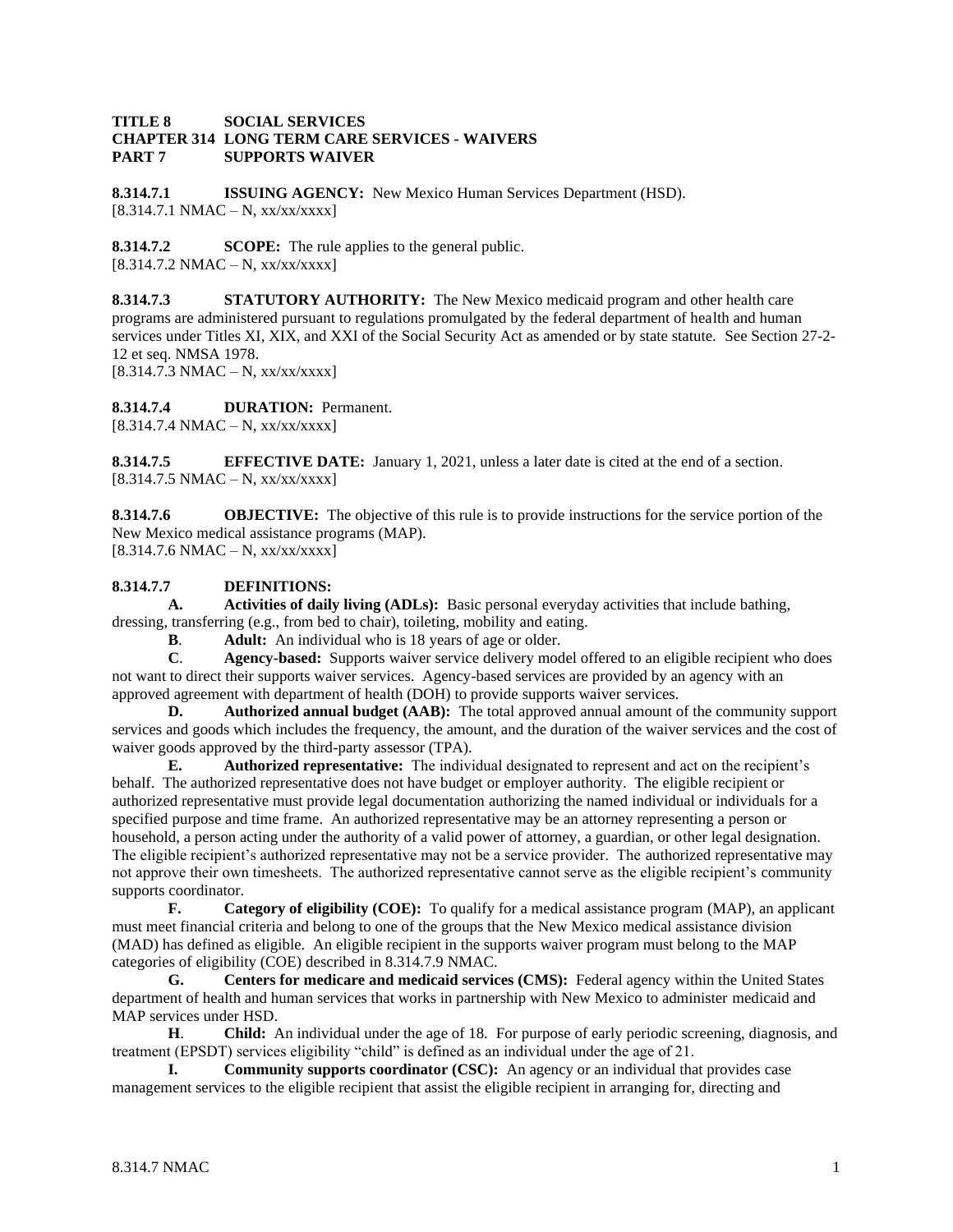managing supports waiver program services and supports, as well as developing, implementing and monitoring the individual service plan (ISP) and AAB.

**J. Electronic visit verification (EVV):** A telephone and computer-based system that electronically verifies the occurrence of HSD selected service visits and documents the precise time the service begins and ends.

**K. Eligible recipient:** An applicant meeting the financial and medical level of care (LOC) criteria who is approved to receive MAD services through the supports waiver.

**L. Employer of record (EOR):** The employer of record (EOR) is the individual responsible for directing the work of the support's waiver employees, including recruiting, hiring, managing and terminating employees. The EOR is responsible for directing the work of any vendors contracted to perform services. The EOR tracks expenditures for employee payroll, goods, and services. EORs authorize the payment of timesheets and vendor payment requests by the financial management agency (FMA). An eligible recipient may be their own EOR unless the eligible recipient is a minor or has a plenary or limited guardianship or conservatorship over financial matters in place. An EOR must be a legal representative of the recipient.

**M. Financial management agency (FMA):** HSD contractor that helps implement the AAB by paying the eligible recipient's service providers and tracking expenses.

**N. Individual budgetary allotment (IBA):** The maximum budget allotment available to an eligible recipient. The maximum IBA under the supports waiver is \$10,000 dollars. Based on this maximum amount, the eligible recipient will develop a plan to meet his or her assessed functional, medical, and habilitative needs to enable the recipient to remain in the community.

**O. Individual service plan (ISP):** The ISP is the name of the person-centered plan for the supports waiver. The ISP includes waiver services that meet the eligible recipient's needs including: the projected amount, the frequency and the duration of the waiver services; the type of provider who will furnish each waiver service; other services the eligible recipient will access; and the eligible recipient's available supports that will complement waiver services in meeting their needs.

**P. Intermediate care facilities for individuals with intellectual disabilities (ICF/IID):** Facilities that are licensed and certified by the New Mexico department of health to provide room and board, continuous active treatment and other services for eligible MAD recipients with a primary diagnosis of intellectually disabled.

**Q. Legal representative:** A person that is a legal guardian, conservator, power of attorney or otherwise has a court established legal relationship with the eligible recipient. The eligible recipient must provide certified documentation to the community support coordinator provider and FMA of the legal status of the representative and such documentation will become part of the eligible recipient's file. The legal representative will have access to the eligible recipient's medical and financial information to the extent authorized in the official court documents.

**R. Level of care (LOC):** The level of care an eligible recipient must meet to be eligible for the supports waiver program.

**S. Participant directed:** Supports waiver service delivery model wherein the eligible recipient identifies, accesses and manages the services (among the state-determined waiver services and goods) that meet their assessed therapeutic, rehabilitative, habilitative, health or safety needs to support the eligible recipient to remain in their community.

**T. Person-centered planning (PCP):** Person-centered planning is a process that places a person at the center of planning their life and supports. It is an ongoing process that is the foundation for all aspects of the supports waiver and provider's work with individuals with intellectual/developmental disabilities (I/DD). The process is designed to identify the strengths, capacities, preferences, needs, and desired outcomes of the eligible recipient. The process may include other persons, freely chosen by the eligible recipient who are able to serve as important contributors to the process. It involves person-centered thinking, person-centered service planning and person-centered practice. The PCP enables and assists the recipients' strengths, capacities, preferences, needs, and desired outcomes of the eligible recipient.

**U. Reconsideration:** A written request by an eligible recipient who disagrees with a clinical/medical utilization review decision or action submitted to the third-party assessor for reconsideration of the decision. The eligible recipient or his or her authorized representative may submit the request for a reconsideration through the community support coordinator or the community support coordinator agency may submit the request directly to MAD.

**V. Third-party assessor (TPA):** The MAD contractor who determines and re-determines LOC and medical eligibility for the supports waiver program. The TPA also reviews the eligible recipient's ISP and approves the AAB for the eligible recipient. The TPA performs utilization management duties for all supports waiver services.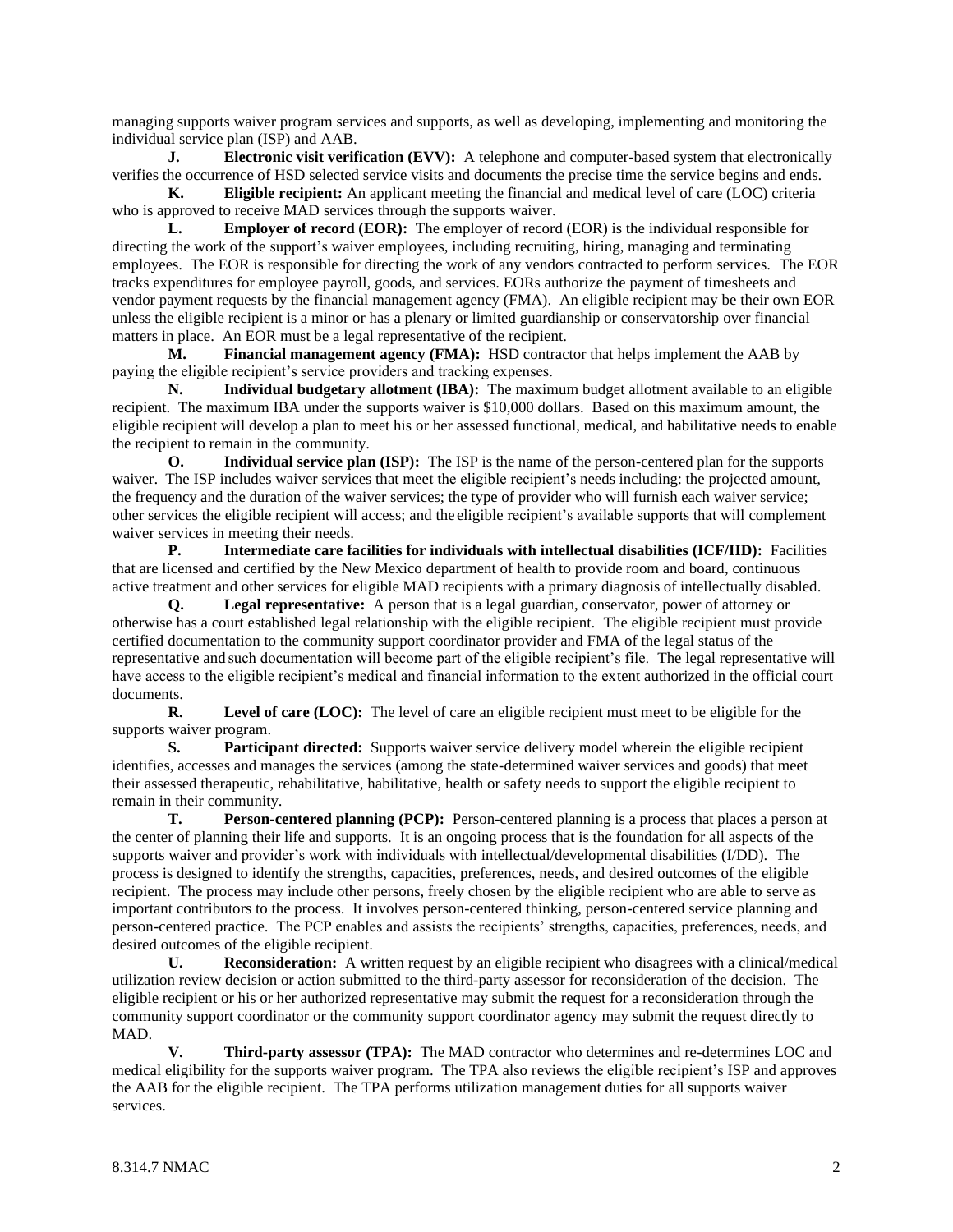**W. Waiver:** A program in which the federal government has waived certain statutory requirements of the Social Security Act to allow states to provide an array of home and community-based service options through MAD as an alternative to providing long-term care services in an institutional setting.  $[8.314.7 \text{ NMAC} - \text{N}$ , xx/xx/xxxx $]$ 

**8.314.7.8 MISSION STATEMENT:** To transform lives. Working with our partners, we design and deliver innovative, high quality health and human services that improve the security and promote independence for New Mexicans in their communities.

 $[8.314.7.8 \text{ NMAC} - \text{N}, \text{xx}/\text{xx}/\text{xx} \text{X}]$ 

# **8.314.7.9 SUPPORTS WAIVER HOME AND COMMUNITY-BASED SERVICES:**

**A**. New Mexico's supports waiver is designed to provide temporary assistance to those on the developmental disabilities (DD) waiver wait list. It is intended to provide support services to eligible recipients to enable work toward self-determination, independence, productivity, integration, and inclusion in all facets of community life across the lifespan. The services provided are intended to build on each eligible recipient's current support structures through person-centered planning to work toward individually defined life outcomes, focusing on developing the eligible recipient's abilities for self-determination, community living and participation, and economic self-sufficiency. An eligible recipient has a choice of receiving services through the agency-based service delivery model or the participant directed service delivery model.

**B.** The program is operated by the New Mexico department of health developmental disabilities supports division (DOH/DDSD), at the direction of the New Mexico human services department medical assistance division (HSD/MAD).

 $[8.314.7.9 \text{ NMAC} - \text{N}, \frac{xx}{xx} \times xx]$ 

**8.314.7.10 ELIGIBLITY REQUIREMENTS FOR RECIPIENT ENROLLMENT:** Enrollment in the supports waiver is contingent upon the applicant meeting the eligibility requirements, the availability of funding as appropriated by the New Mexico legislature, and the number of federally authorized unduplicated eligible recipients. When sufficient funding is available, DOH will offer the supports waiver to eligible recipients on the DD wait list. Once an offer has been given to the applicant, they must meet certain medical and financial criteria in order to qualify for enrollment. Eligible recipients must meet the following eligibility criteria: financial eligibility criteria determined in accordance with 8.290.400 NMAC; the eligible recipient must meet the level of care (LOC) required for admittance to an intermediate care facility for individuals with intellectual disabilities (ICF/IID); and additional specific criteria as specified in the categories below.

[8.314.7.10 NMAC – N, 07/01/2020]

**8.314.7.11 ELIGIBLE RECIPIENT RESPONSIBILITIES:** Supports waiver eligible recipients have responsibilities to participate in the program. Failure to comply with these responsibilities or other program rules and service standards can result in termination from the program. The eligible recipient has the following responsibilities:

**A.** To maintain eligibility the recipient must complete required documentation demonstrating medical and financial eligibility both upon application and annually at recertification, and seek assistance with the application and the recertification process as needed from a community supports coordinator (CSC).

**B.** To participate in the supports waiver program, the eligible recipient must:

**(1)** comply with applicable NMAC rules to include this rule and supports waiver service standards and requirements that govern the program;

**(2)** collaborate with the CSC to choose between the agency-based or participant directed service delivery models, and determine support needs related to planning and self direction as applicable;

**(3)** collaborate with the CSC to develop an ISP and budget using the IBA in accordance with applicable NMAC rules to include this rule and supports waiver service standards;

**(4)** use supports waiver program funds appropriately by only requesting and purchasing goods and services covered by the supports waiver program in accordance with program rules which are identified in the eligible recipient's approved ISP and budget;

(**5)** comply with the approved ISP and not exceed the AAB;

**(a)** if the eligible recipient, due to mismanangement or failure to properly track expenditures, prematurely depletes the AAB amount during an ISP year, the failure to properly manage the AAB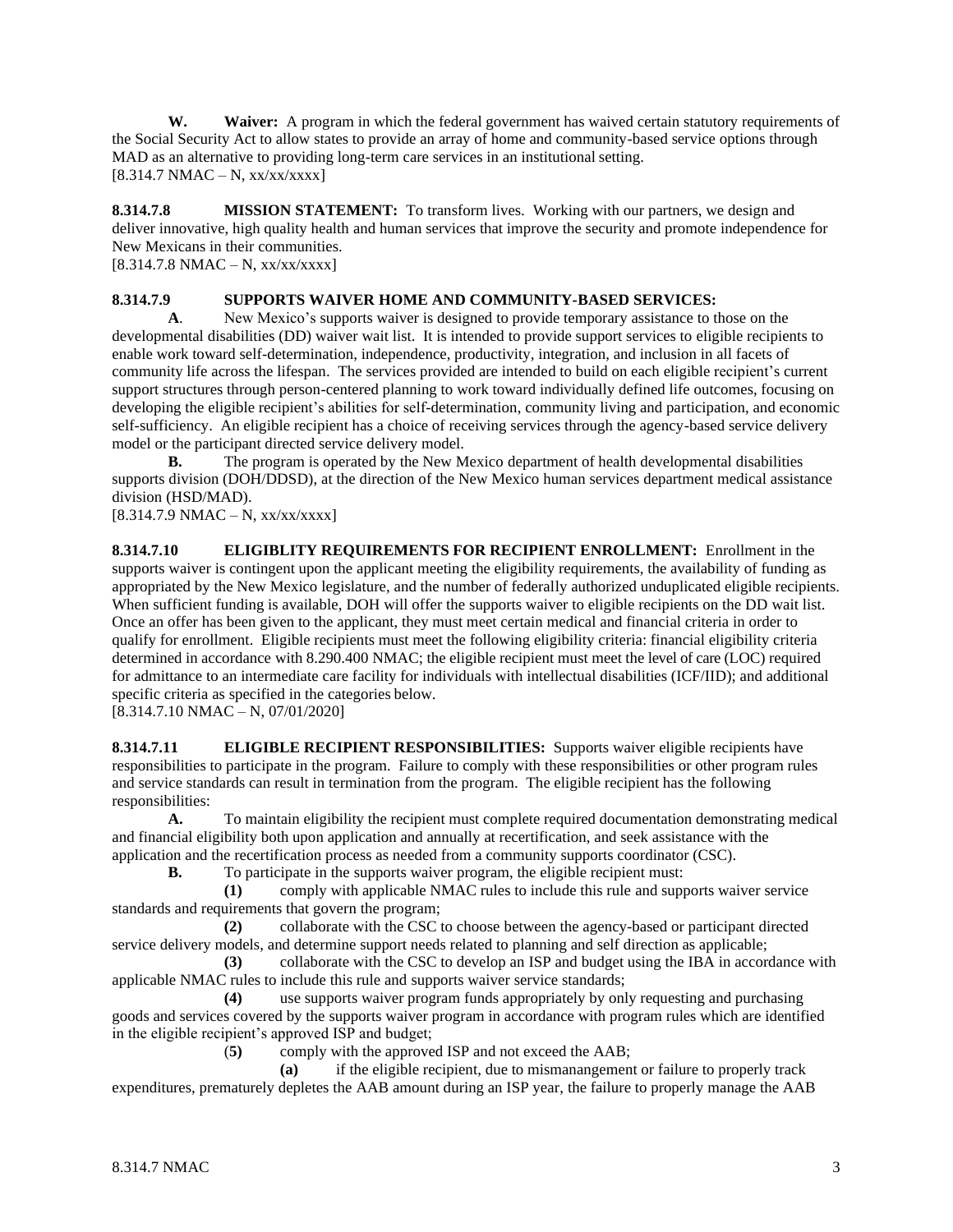does not substantiate a claim for a budget increase (e.g. if all of the AAB is expended within the first three months of the ISP year, it is not justification for an increase in the budget for the ISP year);

**(b)** revisions to the AAB may occur within the ISP year, and the eligible recipient is responsible for ensuring that all expenditures are in compliance with the most current AAB in effect;

**(i)** the ISP must be amended to reflect a change in the eligible recipient's needs or circumstances before any revisions to the AAB can be requested;

**(ii)** other than for critical health and safety reasons, budget revisions may not be submitted to the TPA for review within the last 60 calendar days of the budget year;

**(c)** no supports waiver program funds can be used to purchase goods or services prior to TPA approval of the ISP and annual budget request;

**(d)** any funds not utilized within the ISP and AAB year cannot be carried over into the following year;

**(6)** access CSC services based upon identified need(s) in order to carry out the approved ISP;

**(7)** collaborate with the CSC to appropriately document service delivery and maintain documents for evidence of services received;

**(8)** report concerns or problems with any part of the supports waiver program to the community supports coordinator or if the concern or problem is with the CSC, to DOH;

**(9)** work with the TPA by providing documentation and information as requested;

**(10)** respond to requests for additional documentation and information from the CSC provider, FMA, and the TPA within the required deadlines;

**(11)** report to the local HSD income support division (ISD) office within 10 calendar days any change in circumstances, including a change in address, which might affect eligibility for the program; changes in address or other contact information must also be reported to the CSC provider and the financial management agency (FMA) within 10 calendar days;

**(12)** report to the TPA and CSC provider if hospitalized for more than three consecutive nights so that an appropriate LOC can be obtained;

**(13)** have monthly contact and meet face-to-face quarterly with the CSC; and

**(14)** comply with all electronic visit verification (EVV) requirements.

**C. Specific responsbilities for eligible recipient in participant directed service delivery model:**  In addition to the requirements in Subsection A and B of 8.314.7.11 NMAC, the eligible recipient must have an employer of record (EOR) to participate in the participant directed service delivery model. The EOR may be the eligible recipient unless the eligible recipient is a minor or has a plenary or limited guardianship or conservatorship over financial matters in place. The eligible recipient as their own EOR or the designated EOR must:

**(1)** direct the work of supports waiver employees, including recruiting, hiring, managing and terminating all employees;

- **(2)** direct the work of any vendors contracted to perform services;
- **(3)** track expenditures for employee payroll, goods, and services;
- **(4)** authorize the payment of timesheets and vendor payment requests by the FMA;

**(5)** keep track of all budget expenditures and ensure that all expenditures are within the

AAB;

**(6)** submit all required documents to the FMA to meet employer-related responsibilities.

This includes, but is not limited to, documents for payment to employees and vendors and payment of taxes and other financial obligations within required timelines;

**(7)** complete all trainings within the required timeframes by the DOH or medical assistance division (MAD);

**(8)** ensure that all employees have registered and completed required trainings within the timeframes required by the DOH or MAD, identified in the ISP or identified by the EOR;

**(9)** report any incidents of abuse, neglect or exploitation to the appropriate state agency;

**(10)** arrange for the delivery of services, supports and goods;

**(11)** maintain records and documentation for at least six years from first date of service and ongoing; and

**(12)** comply with all electronic visit verification (EVV) requirements.

**D. Voluntary termination:** The supports waiver eligibile recipient may voluntarily terminate services through the supports waiver and will not lose their place on DD waiver wait list.

**E. Involuntary termination**: A supports waiver eligible recipient may be terminated involuntarily by MAD and DOH for the following: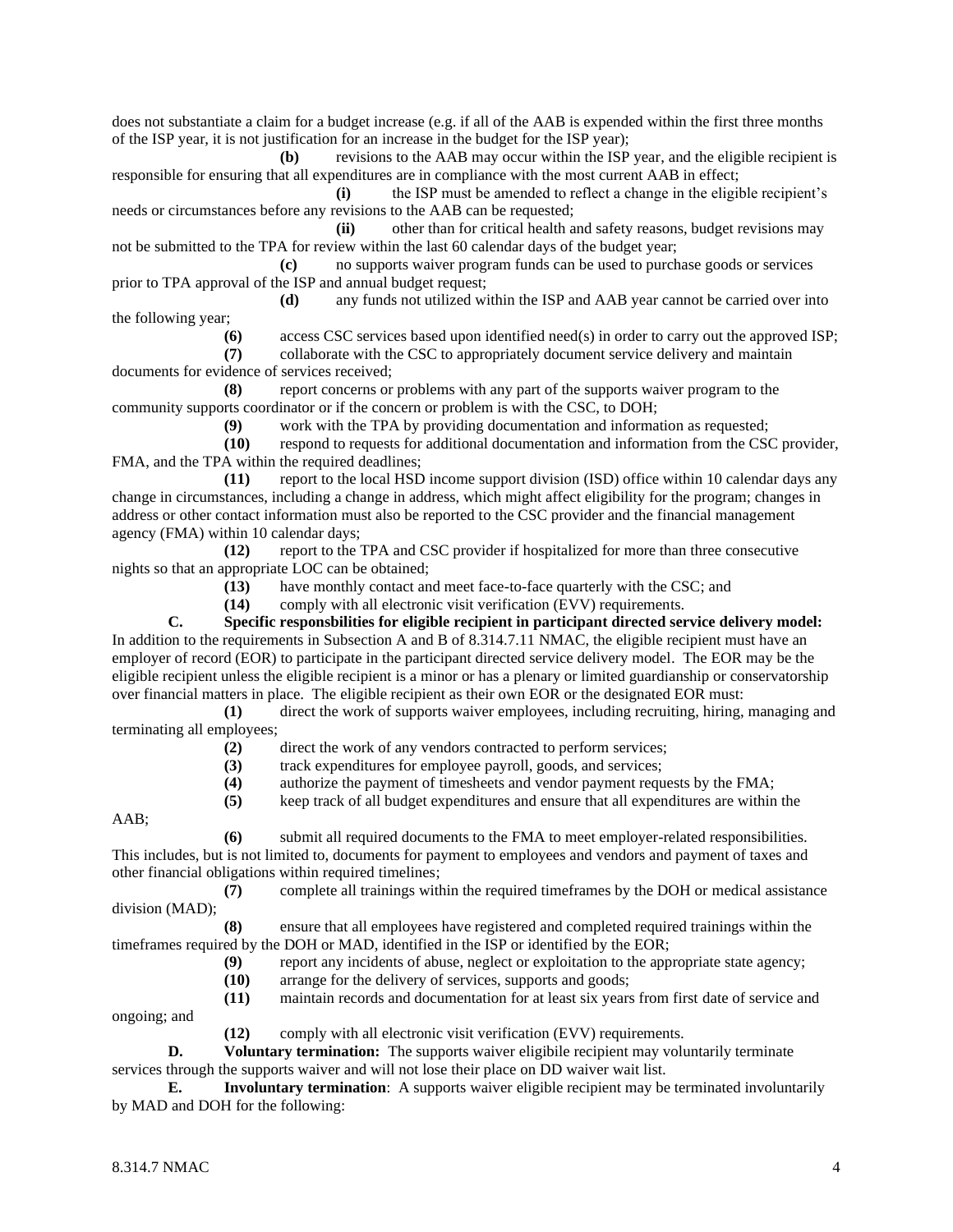**(1)** The eligible recipient refuses to comply with 8.314.7 NMAC and the supports waiver service standards, after receiving focused technical assistance from DOH and MAD program staff, CSC, or FMA, which is supported by documentation of the efforts to assist the eligible recipient.

**(2)** The eligible recipient is an immediate risk to their health or safety, imminent risk of death or serious bodily injury, by continued participant direction of services. Examples include but are not limited to the following:

**(a)** The eligible recipient refuses to include and maintain services in their ISP and AAB that would address health and safety issues identified in their ISP or challenges the ISP after repeated and focused technical assistance and support from program staff, CSC, or FMA;

**(b)** The eligible recipient is experiencing significant health or safety needs, and either refuses to incorporate a plan to address health and safety needs or document applicable choices in ISP;

**(c)** The eligible recipient exhibits behaviors which endanger themselves or others after repeated and focused technical assistance and support from program staff, CSC, or FMA;

**(3)** The eligible recipient misuses suppports waiver funds following repeated and focused technical assistance and support from the CSC or FMA, which is supported by documentation;

**(4)** The eligible recipient commits medicaid fraud;

**(5)** When the DOH is notified that the eligible recipient continues to utilize either an employee or a vendor, or both, who have consistently been substantiated against for abuse, neglect or exploitation while providing supports waiver services after notification of this by DOH;

**(6)** The eligible recipient who is involuntarily terminated from the supports waiver will remain on the DD waiver wait list, and will continue to have access to other medicaid benefits based on eligibility.  $[8.314.7.11 \text{ NMAC} - \text{N}, \frac{XX}{XX} \text{XXX}]$ 

**8.314.7.12 SUPPORTS WAIVER CONTRACTED ENTITIES AND PROVIDERS:** Services are to be provided in the least restrictive manner. The HSD does not allow for the use of any restraints, restrictive interventions, or seclusions to an eligible supports waiver recipient. The following resources and services have been established to assist eligible recipients to access supports waiver services through the agency-based service delivery model or the participant directed service delivery model. These include the following:

**A. Community supports coordinator (CSC) services:** CSC services are direct services intended to assist the eligible recipient in attaining and maintaining medical and financial eligibility; educating, guiding and assisting the eligible recipient to make informed planning decisions about service and supports; developing an ISP through a person-centered planning process; implementing and monitoring the ISP and AAB; and under the agencybased service delivery model, arranging for, directing, and managing supports waiver services and supports.

**B. Financial management agency (FMA):** For eligible recipients selecting the participant directed service delivery model, the FMA acts as the intermediary between the eligible recipient and the MAD payment system and assists the eligible recipient or the EOR with employer-related responsibilities. The FMA pays employees and vendors based upon an approved AAB. The FMA assures there is eligible recipient and program compliance with state and federal employment requirements and monitors and makes available to the eligible recipient the reports related to utilization of services and budget expenditures. Based on the eligible recipient's approved ISP and AAB, the FMA must:

**(1)** verify that the recipient is eligible for MAD services prior to making payment;

**(2)** receive and verify all required employee and vendor documentation;

**(3)** establish an accounting for each eligible recipient's AAB;

**(4)** process and pay invoices for goods, services and supports approved in the ISP and the AAB and supported by required documentation;

**(5)** process all payroll functions on behalf of the eligible recipient and EORs including:

**(a)** collect and process timesheets of employees;

**(b)** process payroll, withholding, filing, and payment of applicable federal, state and local employment-related taxes and insurance; and

**(c)** track and report disbursements and balances of the eligible recipient's AAB and provide a monthly report of expenditures and budget status to the eligible recipient and their CSC, and quarterly and annual documentation of expenditures to the MAD;

**(6)** receive and verify employee and vendor agreements, including collecting required provider qualifications;

**(7)** monitor hours, the total amounts billed for all goods and services during the month;

**(8)** process and report on employee background checks;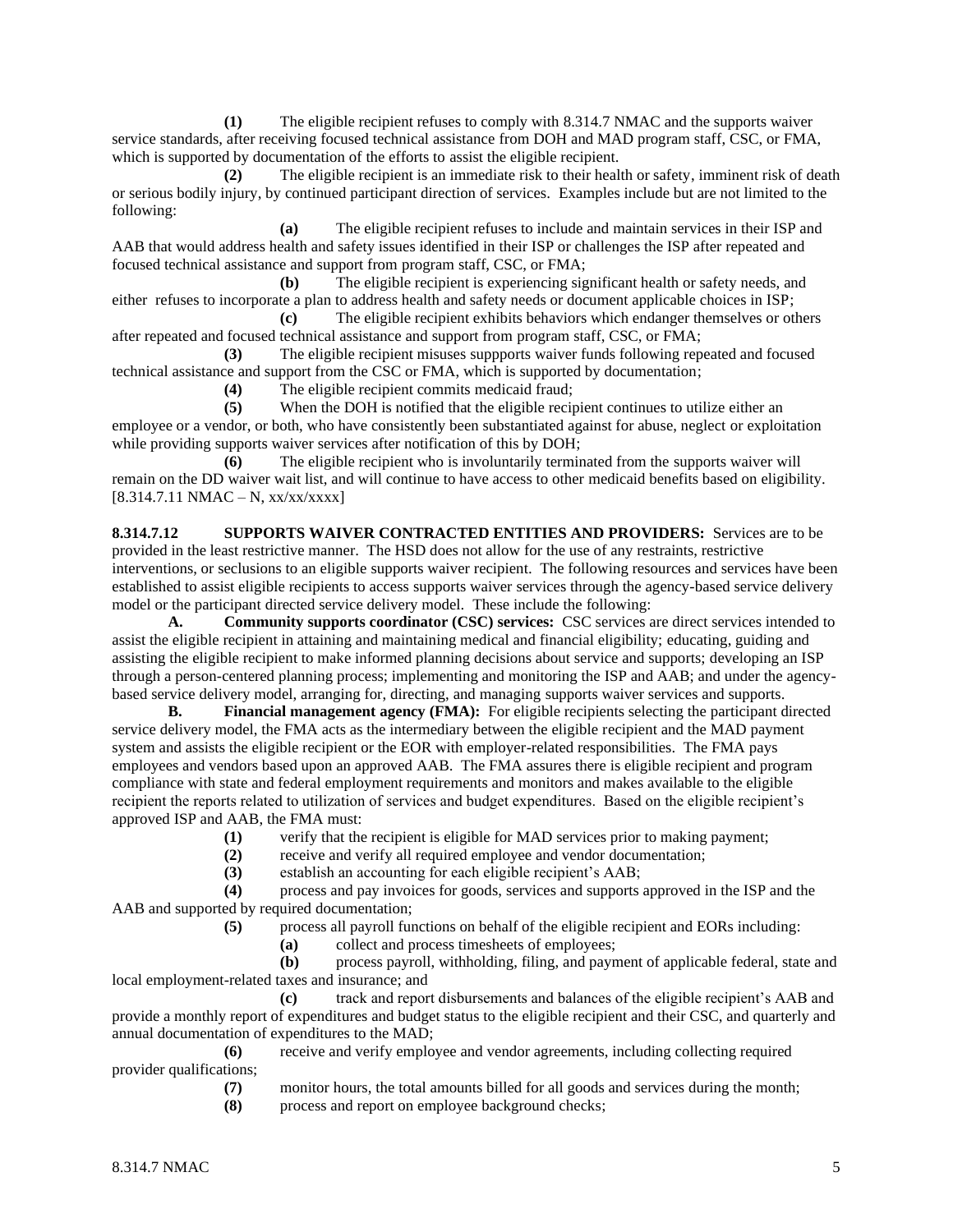**(9)** answer inquiries from the eligible recipient and solve problems related to the FMA responsibilities; and

**(10)** report to the CSC provider, MAD and DOH any concerns related to the health and safety of an eligible recipient, or if the eligible recipient is not following the approved ISP and AAB.

**C. Third-party assessor (TPA):** The TPA or MAD's designee is responsible for determining medical eligibility through a LOC assessment, approving the ISP, and authorizing an eligible recipient's annual budget in accordance with 8.314.7 NMAC and the supports waiver service standards. The TPA:

**(1)** determines medical eligibility using the LOC criteria in 8.314.7.9 NMAC; determinations are completed initially for an eligible recipient who is newly enrolled in the supports waiver and thereafter at least annually for currently enrolled supports waiver eligible recipients. The TPA may re-evaluate LOC more often than annually if there is an indication that the eligible recipient's medical condition or LOC has changed; and

**(2)** approves the ISP and the annual budget request resulting in an AAB, at least annually or more often if there is a change in the eligible recipient's circumstances, in accordance with this NMAC and supports waiver service standards.

**D. Conflict of interest**: An eligible recipient's CSC may not serve as the eligible recipient's EOR, authorized representative or personal representative for whom they are the CSC. A CSC may not be paid for any other services utilized by the eligible recipient for whom they are the CSC, whether as an employee of the eligible recipient, a vendor, an employee or subcontractor of an agency. A CSC may not provide any other paid supports waiver services to an eligible recipient unless the recipient is receiving CSC services from another agency. The CSC agency may not provide any other direct services for an eligible recipient that has an approved ISP, an approved budget, and is actively receiving services in the supports waiver program. The CSC agency may not employ as a CSC any immediate family member or guardian for an eligible recipient of the supports waiver program that is served by the CSC agency. A CSC agency may not provide guardianship services to an eligible recipient receiving CSC services from that same agency. The CSC agency may not provide any direct support services through any other type of 1915 (c) Home and Community-Based Waiver Program. A CSC agency shall not engage in any activities in their capacity as a provider of services to an eligible recipient that may be a conflict of interest. As such a CSC agency shall not hold a business or financial interest in an affiliated agency that is paid to provide direct care for any eligible recipients receiving supports waiver services. An affiliated agency is defined as a direct service agency providing supports waiver services that has a marital, domestic partner, blood, business interest or holds financial interest in providing direct care for eligible recipients receiving supports waiver services. Affiliated agencies must not hold a business or financial interest in any entity that is paid to provide direct care for any eligible recipients receiving home and community-based services (HCBS). Any direct service agency or CSC agency that has been referred to the DOH internal review committee (IRC) or is on a moratorium will not be approved to provide supports waiver services.

 $[8.314.7.12 \text{ NMAC} - \text{N}, \text{xx}/\text{xx}/\text{xx} \text{x}]$ 

### **8.314.7.13 QUALIFICATIONS FOR ELIGIBLE INDIVIDUAL EMPLOYEES, INDEPENDENT PROVIDERS, PROVIDER AGENCIES, AND VENDORS:**

**A. Agency-based service delivery model requirements for individual employees, independent providers, provider agencies and vendors:** All supports waiver eligible providers under the agency-based model of service delivery must be approved by the DOH or its designee and have an approved MAD and DOH provider agreement. MAD through its designee, DOH/DDSD, must ensure that its subcontractors or employees meet all required qualifications. The provider agency must provide oversight of subcontractors and supervision of employees to ensure that all required MAD and DOH/DDSD qualifications; compliance with EVV requirements; all requirements outlined in the supports waiver services standards, applicable New Mexico administrative code ((NMAC) rules, MAD supplements, and as applicable, the provider's New Mexico licensing board's scope of practice and licensure are met.

**B. Participant directed service delivery model requirements for individual employees, independent providers, and vendors:** In order to be approved to provide services under the participant directed service delivery model, provider agency, employees, vendors, or an independent provider, including non-licensed personal care or direct support worker, must meet the general and service specific qualifications set forth in this rule initially and continually meet licensure requirements as applicable, and submit an employee or vendor enrollment packet, specific to the provider or vendor type, for approval to the FMA. In addition, to be an authorized provider for the supports waiver and receive payment for delivered services, the provider must complete a vendor or employee provider agreement and all required tax documents. The provider must have credentials verified by the eligible recipient or the employee of record (EOR) and the FMA. The provider agency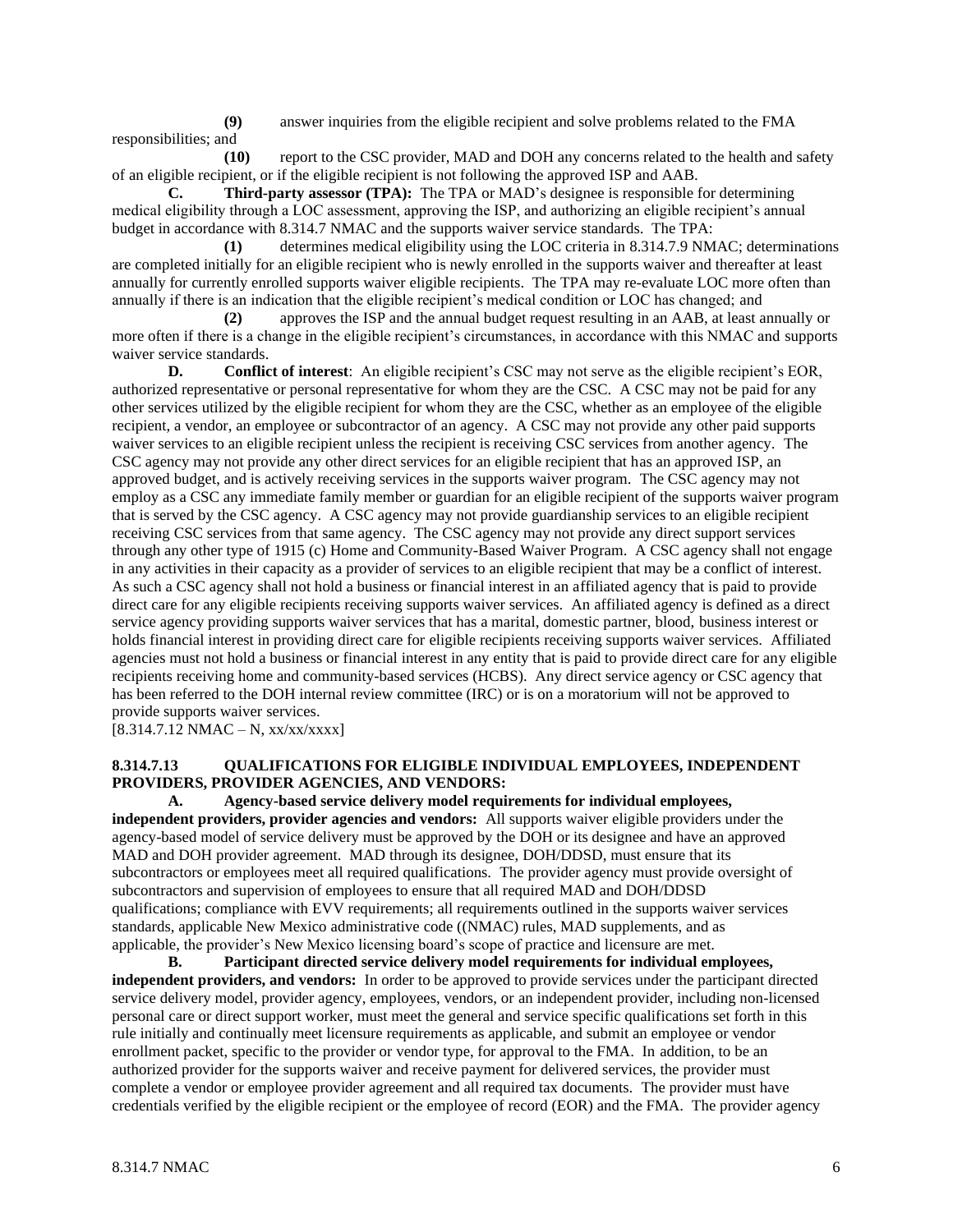is responsible to ensure that all agency employees meet the required qualifications. Individual employees may not provide more than 40 hours of services in a consecutive seven-day work week.

**(1)** Prior to rendering services to an eligible supports waiver recipient as a personal care or direct support worker, respite worker, customized community supports worker, or employment worker, an individual seeking to provide these services must complete and submit a nature of services questionnaire to the FMA. The FMA will determine, based on the nature of services questionnaire if the relationship is that of an employee or an independent contractor.

**(2)** An authorized CSC provider must have a MAD approved provider participation agreement (PPA) and the appropriate approved DOH/DDSD agreement.

## **C. General Qualifications agency-based and participant directed service delivery model providers:**

**(1)** Individual employees, independent providers, provider agencies, excluding CSC provider agencies, who are employed by a community supports waiver recipient to provide direct services shall:

**(a)** be at least 18 years of age;

perform required tasks;

**(b)** be qualified to perform the service and demonstrate capacity to

**(c)** be able to communicate successfully with the eligible recipient;

**(d)** pass a nationwide caregiver criminal history screening pursuant to

NMSA 1978, Section 29-17-2 et seq. and 7.1.9 NMAC and an abuse registry screen pursuant to NMSA 1978, Section 27-7a-1 et seq. and 8.11.6 NMAC;

**(e)** complete all trainings as required by DOH/DDSD and complete training specific to the eligible recipient's needs as identified in the approved ISP;

**(f)** for participant directed, training needs on items identified in the individual service plan (ISP), and the training plan is determined by the eligible recipient or their legal representative for any training specific to the employee in addition to trainings required by DOH/DDSD; the eligible recipient is also responsible for providing and arranging for employee training and supervising employee performance; training expenses for paid employees cannot be paid for with the eligible recipient's AAB; and

**(g)** meet any other service specific qualifications, as specified in 8.314.7 NMAC and service standards.

**(2)** Vendors, including those providing professional services:

**(a)** shall be qualified to provide the service;

**(b)** shall possess a valid business license, if applicable; and

**(c)** are required to follow the applicable licensing regulations set forth by the profession; refer to the appropriate New Mexico board of licensure for information regarding applicable licenses;

**(3)** Qualified and approved relatives may be hired as employees and paid for the provision, of supports waiver services except for CSC services, customized community supports group services, nonmedical transportation services for a minor, environmental modifications services, vehicle modifications services, and behavior support consultation services.

**(4)** Once enrolled, providers, vendors and contractors receive a packet of information from the eligible recipient or FMA including billing instructions, and other pertinent materials. MAD makes available on the HSD/MAD website, on other program-specific websites, or in hard copy format, information necessary to participate in health care programs administered by HSD or its authorized agents, including program rules, billing instructions, utilization review instructions, and other pertinent materials. When enrolled, an eligible recipient or legal representative, or provider, vendor or contractor receives instruction on how to access these documents. It is the responsibility of the eligible recipient or legal representative, or provider, vendor, or contractor to access these instructions or ask for paper copies to be provided, to understand the information provided and to comply with the requirements. The eligible recipient or legal representative, or provider, vendor, or contractor must contact HSD or its authorized agents to request hard copies of any program rules manuals, billing and utilization review instructions, and other pertinent materials and to obtain answers to questions on or not covered by these materials.

**(a)** No provider of any type may be paid in excess of 40 hours within the establishedwork week for any one eligible recipient or EOR when applicable.

**(b)** No provider agency is permitted to perform both LOC assessments and provideany services for the eligible recipients.

**(c)** Providers may market their services but are prohibited from soliciting eligible recipients under any circumstances.

**(5) Employer of record:** The EOR is the individual responsible for directing the work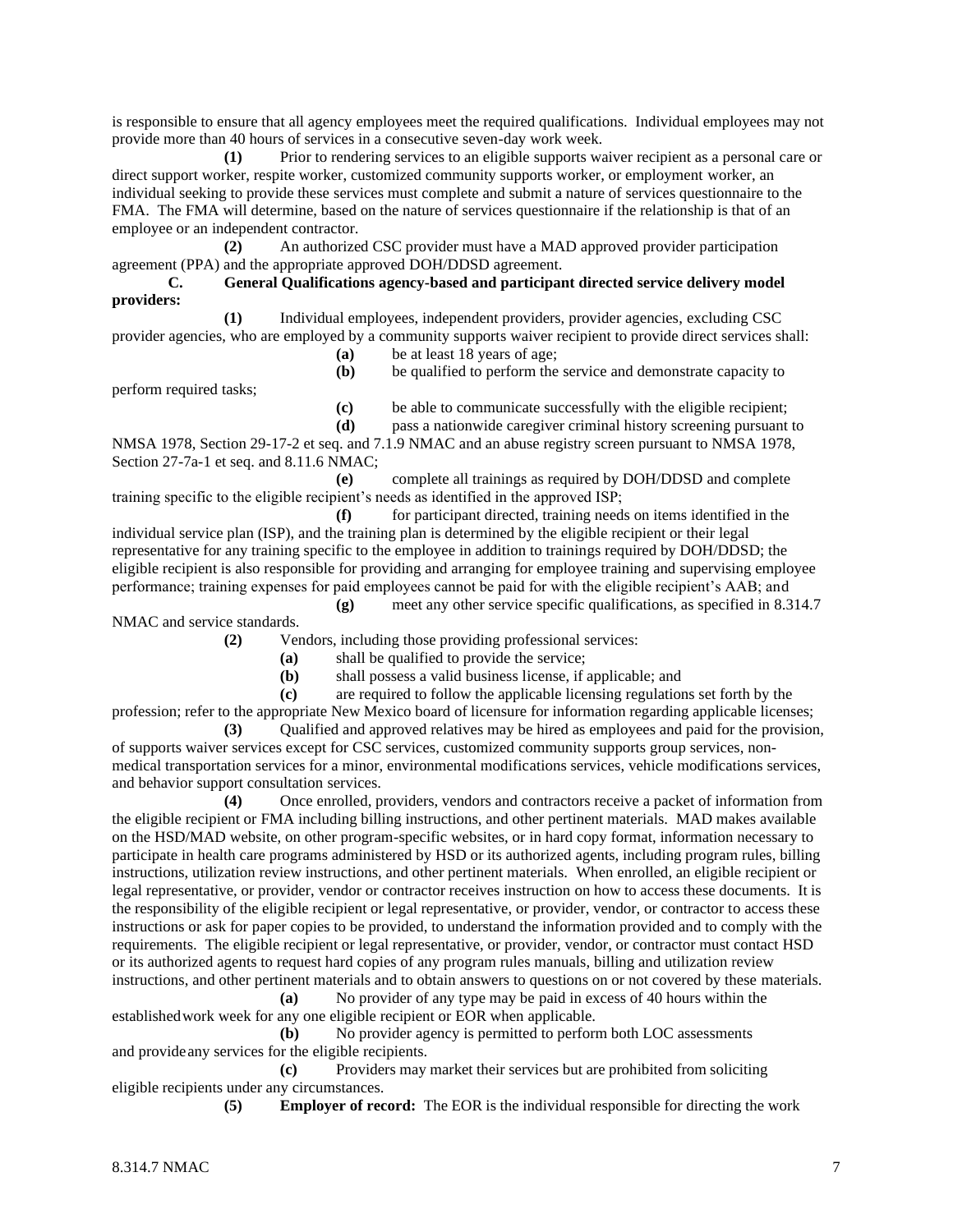of the eligible recipient's employees under the participant directed service delivery model. The EOR may be the eligible recipient or a designated qualified individual. A recipient through the use of the support's waiver EOR questionnaire will determine if an individual meets the requirements to serve as an EOR. The recipient's CSC will provide him or her with the questionnaire. The questionnaire shall be completed by the recipient with assistance from the CSC upon request. The CSC shall maintain a copy of the completed questionnaire in the recipient's file. The EOR does not have budget authority. When utilizing both vendors and employees, an EOR is required for oversight of employees and to sign payment request forms for vendors. The EOR must be documented with the FMA whether the EOR is the eligible recipient or a designated qualified individual.

**(a)** an eligible recipient that is the subject of a plenary or limited guardianship or conservatorship may not be their own EOR;

**(b)** a power of attorney or other legal instrument may not be used to assign EOR responsibilities, in part or in full, to another individual and may not be used to circumvent the requirements of the EOR as designated in 8.316.7 NMAC;

**(c)** a person under the age of 18 years may not be an EOR;

**(d)** an EOR who lives outside New Mexico shall reside within 100 miles of the New Mexico state border. If the eligible recipient wants to have an EOR who resides beyond this radius, the eligible recipient must obtain written approval from the DOH prior to the EOR performing any duties. This written approval must be documented in the ISP;

**(e)** the eligible recipient's provider may not also be their EOR;

**(f)** an EOR whose performance compromises the health, safety or welfare of the eligible recipient, may have their status as an EOR terminated;

**(g)** an EOR must be a legal representative if not the recipient; and

**(h)** an EOR may not be paid for any other services utilized by the eligible recipient for whom they are EOR, whether as an employee of the eligible recipient, a vendor, or an employee or contractor of an agency. An EOR makes important determinations about what is in the best interest of the eligible recipient and should not have any conflict of interest. An EOR assists in the management of the eligible recipient's budget and should have no personal benefit connected to the services requested or approved in the budget.

**D. Qualifications of assistive technology providers and vendors:** Must hold a current business license issued by the state, county or city government.

**E. Qualifications of behavior support consultation providers:** Behavior supports consultation provider agencies shall have a current business license issued by the state, county or city government, if required. Behavior supports consultation provider agencies shall comply with all applicable federal, state, and waiver rules and procedures regarding behavior support consultation, and must ensure that provider training is in accordance with the DOH/DDSD training policy. Providers of behavior support consultation must maintain a current New Mexico license with the appropriate professional field licensing body and have a minimum of one year of experience working with individuals with intellectual or developmental disabilities. Providers of behavior support consultation services must possess qualifications in at least one of the following areas:

**(1)** Licensed clinical psychologist, licensed psychologist associate, (masters or Ph.D. level);

**(2)** Licensed independent social worker (LISW) or a licensed clinical social worker

(LCSW);

- **(3)** Licensed master social worker (LMSW);
- **(4)** Licensed mental health counselor LMHC);
- **(5)** Licensed professional clinical counselor (LPCC);
- **(6)** Licensed marriage and family therapist (LMFT); or
- **(7)** Licensed practicing art therapist (LPAT).

**F. Qualifications of the community support coordinator providers:** In addition to general requirements, a CSC provider shall ensure that all individuals hired, or contracted for CSC services meet the criteria specified in this section in addition to all applicable rules and service standards. Community supports coordinators shall:

**(1)** be at least 21 years of age;

**(2)** possess a bachelor's degree in social work, psychology, human services, counseling, nursing, special education or related field; or have a minimum of six-years direct experience related to the delivery of social services to people with disabilities;

- **(3)** have at least one year of experience working with people with disabilities or I/DD;
- **(4)** complete all trainings as required by DOH/DDSD;
- **(5)** verification of provider qualifications; and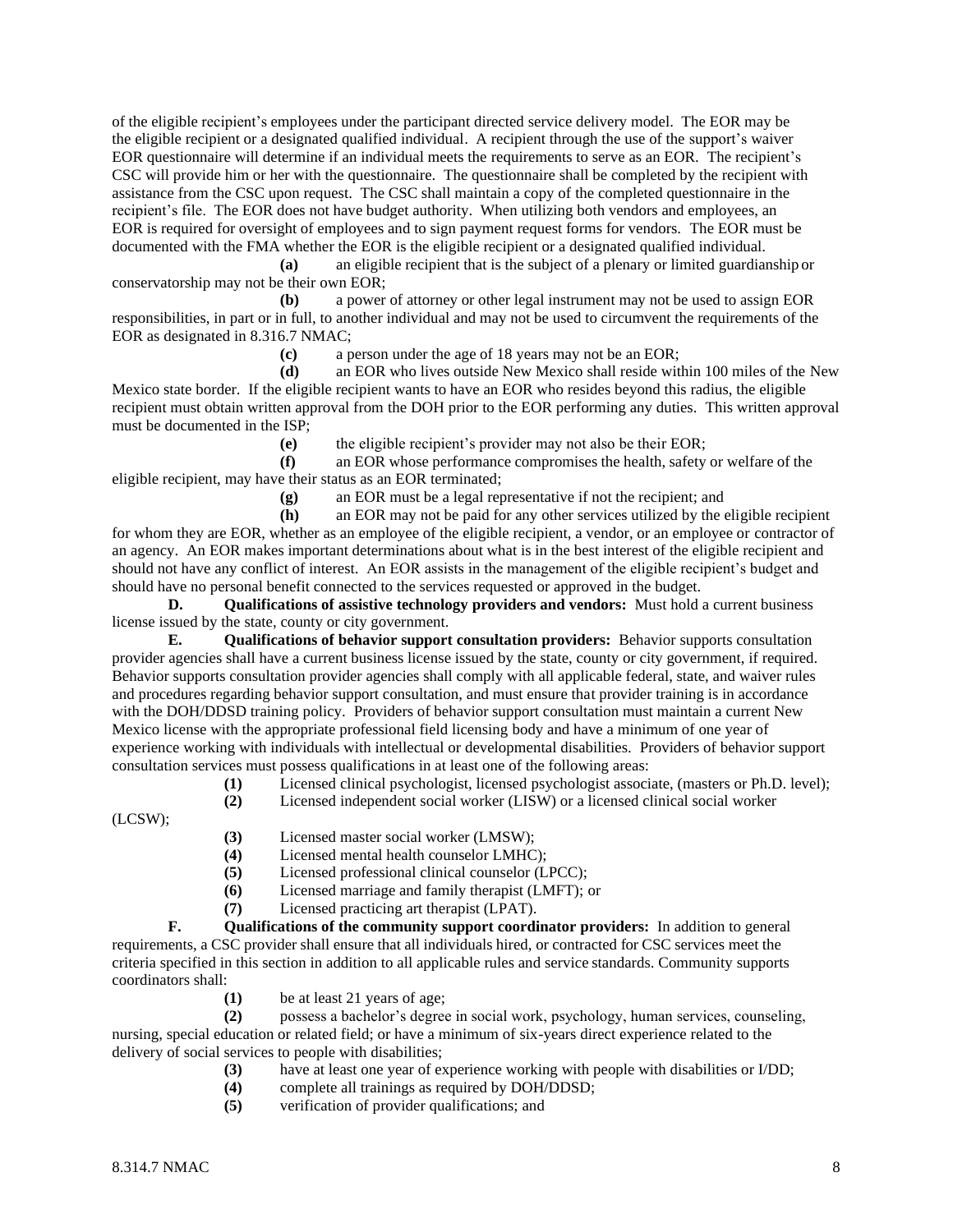**(6)** pass a national care giver criminal history screening pursuant to NMSA 1978, Section 29-17-2 et seq. 7.19 NMAC and an abuse registry screen pursuant to NMSA 1978, Section 27a-4 et seq. and 8.11.6 NMAC.

# **G. Qualifications for customized community supports individual providers:** For individual community supports providers the worker must meet the following requirements:

- **(1)** be 18 years of age or older;
- **(2)** demonstrate the capacity to perform required tasks;
- **(3)** be able to communicate successfully with the eligible recipient;
- **(4)** complete all training requirements as required by DOH/DDSD; and
- **(5)** pass a national care giver criminal history screening pursuant to NMSA 1978, Section 29-17-2 et seq. 7.19 NMAC and an abuse registry screen pursuant to NMSA 1978, Section 27a-4 et seq. and 8.11.6; and

**(6)** meet any other service qualifications, as specified in the regulations.

**H. Qualifications for customized community supports group providers:** Provider agencies must meet requirements including a business license, accreditation with the commission on accreditation of rehabilitation facilities (CARF) international, employment and community services or the council on quality and leadership, quality assurances, financial solvency, training requirements, records management, quality assurance policy and processes. The Agency staff must meet the following requirements:

- **(1)** be at least 18 years of age;
- **(2)** have at least one year of experience working with people with disabilities;
- **(3)** be qualified to perform the service and demonstrate capacity to perform required tasks;
- **(4)** be able to communicate successfully with the eligible recipient;

**(5)** pass a national care giver criminal history screening pursuant to NMSA 1978, Section 29-17-2 et seq. 7.19 NMAC and an abuse registry screen pursuant to NMSA 1978, Section 27a-4 et seq. and 8.11.6.

- **(6)** complete specific training based on needs identified in the ISP and by the recipient; and
- **(7)** meet any other service qualifications, as specified in the regulations.

**I. Qualifications of personal care service providers:** In addition to general MAD requirements, the direct support providers must meet additional qualifications specific to the type of services provided. Provider agencies must be homemaker/personal care agencies certified by the MAD or its designee or a homemaker/personal care agency holding a New Mexico homemaker/personal care agency license. A homemaker/personal care agency must hold a current business license when applicable, and meet financial solvency, training, records management, and quality assurance rules and requirements. Personal care direct support workers must:

- **(1)** be at least 18 years of age;
- **(2)** demonstrate capacity to perform required tasks;
- **(3)** be able to communicate successfully with the eligible recipient;
- **(4)** complete all trainings as required by DOH/DDSD; and

**(5)** pass a national care giver criminal history screening pursuant to NMSA 1978, Section 29-17-2 et seq. 7.19 NMAC and an abuse registry screen pursuant to NMSA 1978, Section 27a-4 et seq. and 8.11.6 NMAC.

## **J. Qualifications of employment supports providers:**

- **(1)** A job developer, whether an agency or individual provider, must:
	- **(a)** be at least 18 years of age;
	- **(b)** complete all training requirements by DOH/DDSD;
	- **(c)** have a high school diploma or GED; and
	- **(d)** pass a national care giver criminal history screening pursuant to NMSA 1978,

Section 29-17-2 et seq. 7.19 NMAC and an abuse registry screen pursuant to NMSA 1978, Section 27a-4 et seq. and 8.11.6 NMAC.

**(2)** Job coaches whether agency or individual provider, must:

- **(a)** be at least 18 years of age;
- **(b)** complete all training requirements by DOH/DDSD;
- **(c)** have a high school diploma or GED; and
- **(d)** pass a national care giver criminal history screening pursuant to NMSA 1978,

Section 29-17-2 et seq. 7.19 NMAC and an abuse registry screen pursuant to NMSA 1978, Section 27a-4 et seq. and 8.11.6 NMAC.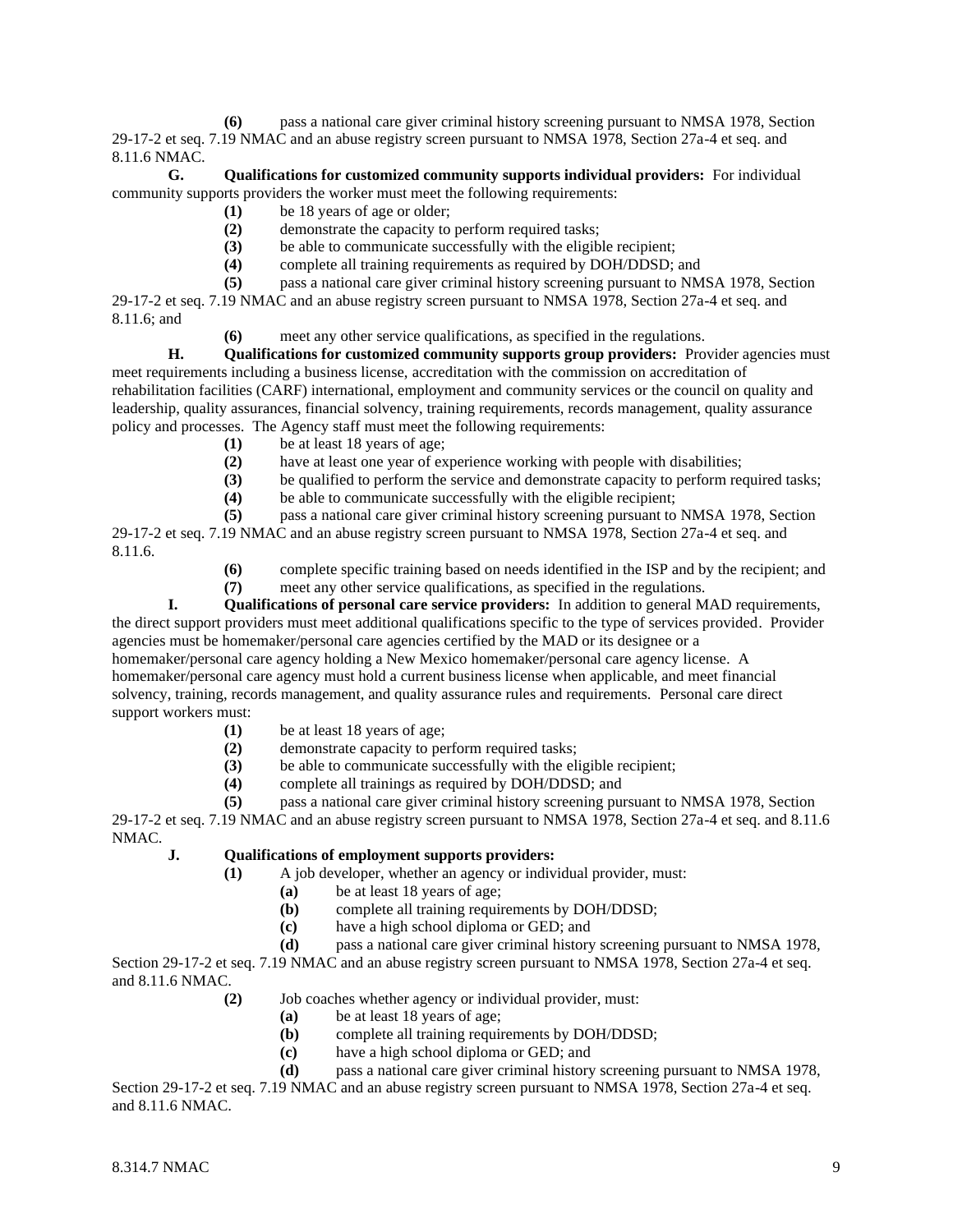**K. Qualifications of environmental modifications providers:** Environmental modification providers must possess an appropriate plumbing, electrician, contractor license; appropriate technical certification to perform the modification; and, hold a current business license issued by the state, county or city government.

**L. Qualifications of non-medical transportation providers:** Individual transportation providers must possess a valid New Mexico driver's license with the appropriate classification, be free of physical or mental impairment that would adversely affect driving performance, have no driving while intoxicated (DWI) convictions or chargeable (at fault) accidents within the previous two years, have a current insurance policy and vehicle registration. Transportation vendors must hold a current business license and tax identification number. Each agency will ensure drivers meet the following qualifications:

- **(1)** be at least 18 years old;
- **(2)** possess a valid, appropriate New Mexico driver's license;
- **(3)** have a current insurance policy and vehicle registration; and
- **(4)** must complete all training requirements as required by DOH/DDSD.

**M. Qualifications of respite providers:** Respite services may be provided by eligible individual respite providers. Respite provider agencies must hold a current business license, and meet financial solvency, training, records management and quality assurance rules and requirements. In addition, for participant-directed services, the eligible recipient or their representative evaluates training needs based on the needs identified in the ISP and by the recipient, provides or arranges for training, as needed, and supervises the worker. Respite worker must:

- **(1)** be 18 years of age or older;
- **(2)** demonstrate capacity to perform required tasks;
- **(3)** be able to communicate successfully with the eligible recipient;

**(4)** pass a nationwide caregiver criminal history screening pursuant to NMSA 1978, Section 29-17-2 et seq. and 7.1.9 NMAC and an abuse registry screen pursuant to NMSA 1978, Section 27-7a-1 et seq. and 8.11.6 NMAC; and

**(5)** complete all training requirements as required by DOH/DDSD.

**N. Qualifications of vehicle modification providers:** Vehicle modification providers must possess an appropriate mechanic or body work license; appropriate technical certification to perform the modification; and, hold a current business license issued by the state, county or city government.  $[8.314.7.13 \text{ NMAC} - \text{N}, \text{xx}/\text{xx}/\text{xx} \text{X}]$ 

**8.314.7.14 SERVICE DESCRIPTIONS AND COVERAGE CRITERIA:** The services covered by the supports waiver are intended to provide a community-based alternative to institutional care for an eligible recipient that allow greater choice, direction and control over services and supports in an agency-based service delivery model or participant directed service delivery model. These services must specifically address a therapeutic, rehabilitative, habilitative, health or safety need that results from the eligible recipient's qualifying condition. The supports waiver is the payor of last resort. The coverage of the services must be in accordance with the supports waiver rules and service standards. Supports waiver services must be provided in an integrated setting and facilitate full access to the community; ensure the eligible recipient receives services in the community to the same degree of access as those individuals not receiving HCBS services; maximize independence in making life choices; be chosen by the eligible recipient in consultation with the guardian as applicable; ensure the right to privacy, dignity, respect, and freedom from coercion and restraint; optimize recipient employment; and facilitate choice of services and who provides them.

**A. General requirements regarding supports waiver covered services:** To be considered a covered service under the supports waiver, the following criteria must be met. Services, supports and goods must:

**(1)** directly address the eligible recipient's qualifying condition or disability;

**(2)** meet the eligible recipient's clinical, functional, medical or habilitative needs;

**(3)** be designed and delivered to advance the desired outcomes in the eligible recipient's serviceand support plan; and

**(4)** support the eligible recipient to remain in the community and reduce the risk of institutionalization.

**B. Assistive technology:** Assistive technology (AT) is an item, piece of equipment, or product system used to increase, maintain, or improve functional capabilities. AT services allow for the evaluation and purchase of the AT based on the needs of the eligible recipients, not covered through the eligible recipient's state plan benefits. AT includes remote personal support technology. Remote personal support technology is an electronic device or monitoring system that supports eligible recipients to be independent in their home or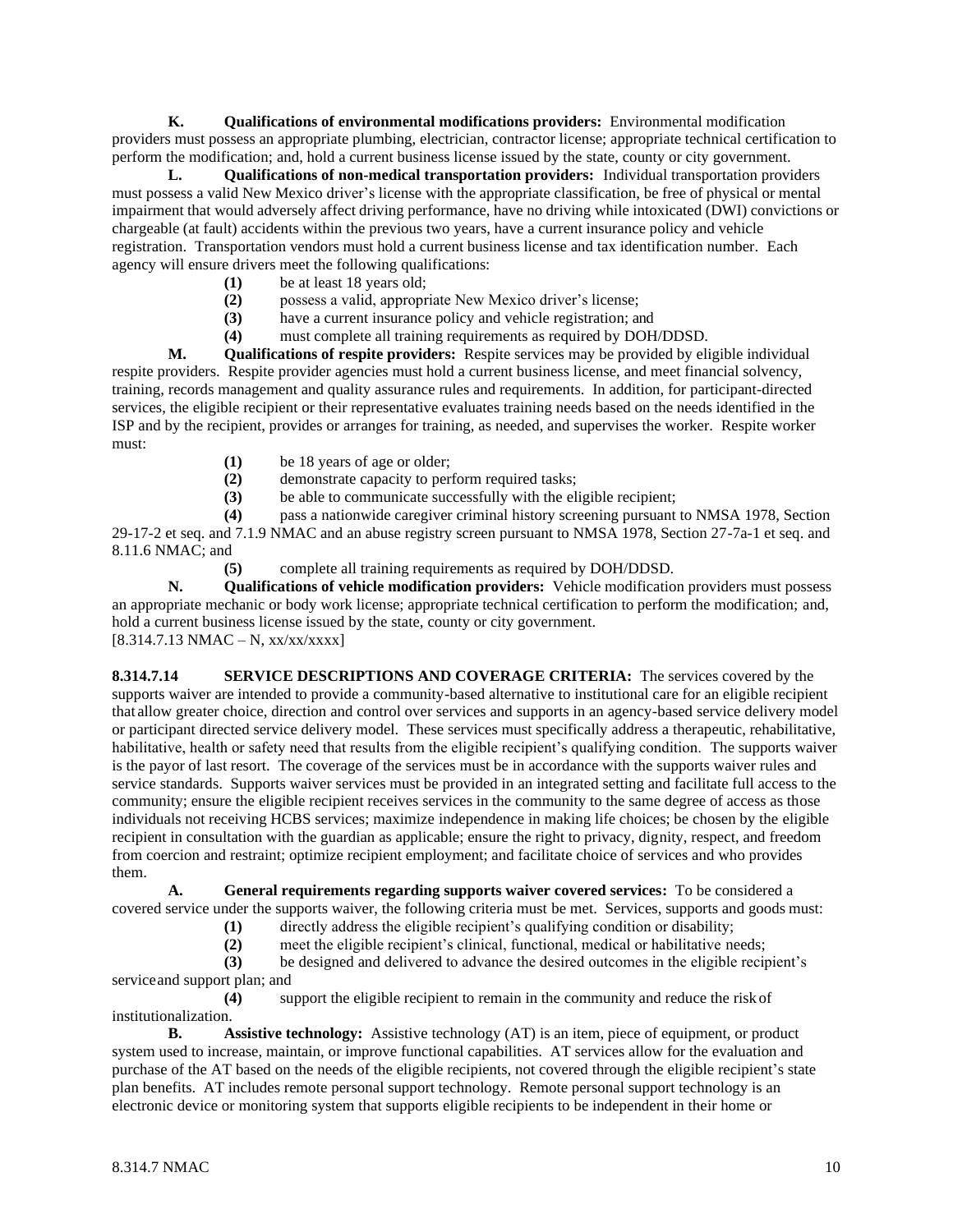community. This service may provide up to 24-hour alert, monitoring or personal emergency response capability, prompting or in-home reminders, or monitoring for environmental controls for independence through the use of technologies. Remote monitoring is prohibited in eligible recipient's bedrooms and bathrooms. This service is not intended to provide for paid, in-person on-site response. On-site response must be planned through back up plans that are developed using natural or other paid supports. Assistive technology services are limited to \$5,000 every five years.

**C. Behavior support consultation:** Behavior support consultation services consist of functional support assessments, treatment plan development, and training and support coordination for the eligible recipient related to behaviors that compromise the eligible recipient's quality of life.

**D. Community supports coordinator:** Community support coordination services are intended to educate, guide and assist the eligible recipient to make informed planning decisions about services and supports, and monitor those services and supports. Specific waiver function(s) that CSC providers have are:

quarterly;

**(1)** monitor service delivery and conduct face-to-face visits including home visits at least

**(2)** complete process to evaluate/re-evaluate level of care (medical eligibility);

**(3)** educate, train and assist eligible recipient (and guardian, employer of record) about participant direction or agency-based service delivery models (includes adherence to standards, review of rights, recognizing and reporting critical incidents);

> **(4)** provide support and assistance during the medical and financial eligibility process; **(5)** develop the person-centered plan with the eligible recipient; to include revising the plan

as needed;

**(6)** serve as an advocate for the eligible recipient to enhance their opportunity to be successful with participant-direction or agency-based program; and

**(7)** supports the recipient with identifying resources outside of the supports waiver that may assist with meeting the recipient's needs.

**E. Customized community supports individual:** Customized community supports consist of individualized services and support that enable an individual to acquire, maintain, and improve opportunities for independence, community membership, and inclusion. The provider may be a skilled independent contractor or a hired employee depending on the level of support needed by the eligible recipient to access the community. Customized community supports services are designed around the preferences and choices of each individual and offers skill training and supports to include: adaptive skill development, adult educational supports, citizenship skills, communication, social skills, socially appropriate behaviors, self-advocacy, informed choice, community inclusion, arrangement of transportation, and relationship building. Customized community support services provide help to the individual to schedule, organize and meet expectations related to chosen community activities. All services are provided in a community setting with the focus on community exploration and true community inclusion.

**F. Customized community supports group**: Customized community supports can include participation in congregate community day programs and centers that offer functional meaningful activities that assist with acquisition, retention, or improvement in self-help, socialization and adaptive skills for an eligible recipient. Customized community supports may include adult day habilitation, adult day health and other day support models. Customized community supports are provided in community day program facilities and centers and can take place in non-institutional and non-residential settings.

**G. Employment support:** Individual community integrated employment offers one-to-one support to an eligible recipient placed in inclusive jobs or self-employment in the community and support is provided at the worksite as needed for the eligible recipient to learn and perform the tasks associated with the job in the workplace. The provider agency is encouraged to develop natural supports in the workplace to decrease the reliance of paid supports.

**H. Environmental modifications**: Services include the purchase and installation of equipment or making physical adaptations to an eligible recipient's residence that are necessary to ensure the health, welfare and safety of the eligible recipient or enhance the eligible recipient's level of independence.

**(1)** Adaptations include: installation of ramps; widening of doorways and hallways; installation of specialized electric and plumbing systems to accommodate medical equipment and supplies; installation of lifts or elevators; modification of bathroom facilities such as roll-in showers, sink, bathtub, and toilet modifications, water faucet controls, floor urinals and bidet adaptations and plumbing; turnaround space adaptations; specialized accessibility and safety adaptations or additions; trapeze and mobility tracks for home ceilings;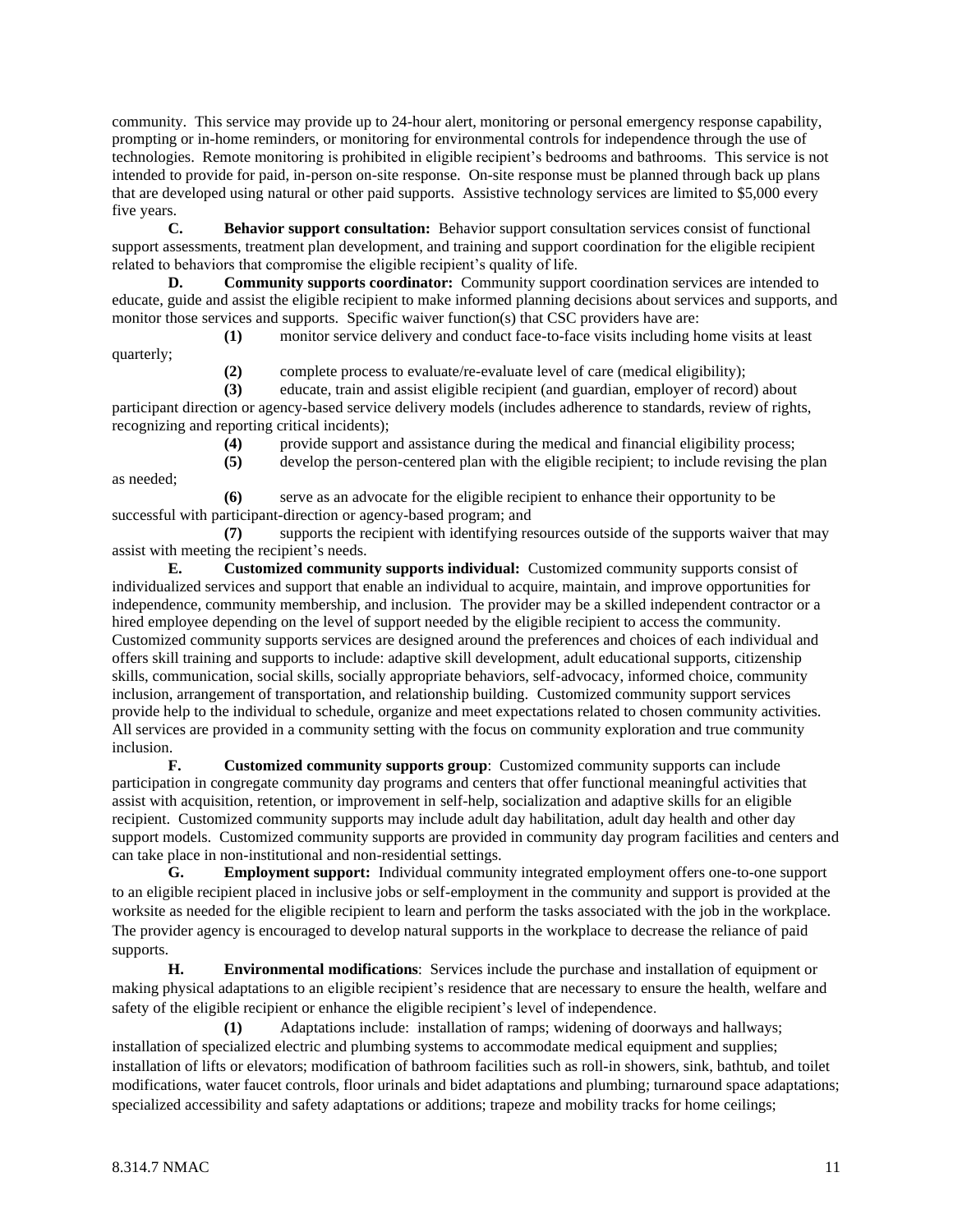automatic door openers or doorbells; voice-activated, light-activated, motion-activated and electronic devices; fire safety adaptations; air filtering devices; heating or cooling adaptations; glass substitute for windows and doors; modified switches, outlets or environmental controls for home devices; and alarm and alert systems or signaling devices.

- **(2)** Environmental modifications are limited to \$5,000 every five years.
- **(3)** All services shall be provided in accordance with federal, state, and local building codes.

**(4)** Excluded are those adaptations or improvements to the home that are of general utility and are not of direct medical or remedial benefit to the eligible recipient, such as fences, storage sheds, or other outbuildings. Adaptations that add to the square footage of the home are excluded for this benefit except when necessary to complete an adaptation.

**I. Personal care services:** Personal care services are provided on an intermittent basis to assist an eligible recipient 21 years and older with a range of activities of daily living, performance of incidental homemaker and chore service tasks if they do not comprise of the entirety of the service, and enable the eligible recipient to accomplish tasks he or she would normally do for themselves if they did not have a disability. Personal care direct support services are provided in the eligible recipient's own home and in the community, depending on the eligible recipient's needs. The eligible recipient identifies the personal care direct support worker's training needs, and, if the eligible recipient is unable to do the training for themselves, the eligible recipient arranges for the needed training. Supports shall not replace natural supports available such as the eligible recipient's family, friends, and individuals in the community, clubs, and organizations that are able and consistently available to provide support and service to the eligible recipient. Personal care services are covered under the medicaid state plan as enhanced early and periodic screening, diagnostic and treatment (EPSDT) benefits for supports waiver eligible recipients under 21 years of age and are not to be included in an eligible recipient's AAB.

**J. Non-medical** t**ransportation:** Transportation services are offered to enable eligible recipients to gain access to services, activities, and resources, as specified by the ISP. Transportation services under the waiver are offered in accordance with the eligible recipient's ISP. Transportation services provided under the waiver are non-medical in nature whereas transportation services provided under the medicaid state plan are to transport eligible recipients to medically necessary physical and behavioral health services. Payment for supports waiver transportation services is made to the eligible recipient's individual transportation provider or employee or to a public or private transportation service vendor. Payment cannot be made to the eligible recipient. Non-medical transportation services for minors is not a covered service as these are services that a legally responsible individual (LRI) would ordinarily provide for household members of the same age who do not have a disability or chronic illness. Payment cannot be made to the eligible recipient. Whenever possible, family, neighbors, friends, or community agencies that can provide this service without charge shall be identified in the ISP and utilized.

**K. Vehicle modifications**: Vehicle adaptations or alterations to an automobile or van that is the eligible recipient's primary means of transportation in order to accommodate the special needs of the eligible recipient. Vehicle adaptations are specified by the service plan as necessary to enable the eligible recipient to integrate more fully into the community and to ensure the health, welfare and safety of the eligible recipient. The vehicle that is adapted may be owned by the eligible recipient, a family member with whom the eligible recipient lives or has consistent and on-going contact, or a non-relative who provides primary long-term support to the eligible recipient and is not a paid provider of services. Vehicle modifications are limited to \$5,000 every five years. Payment may not be made to adapt the vehicles that are owned or leased by paid providers of waiver services. Vehicle accessibility adaptations consist of installation, repair, maintenance, training on use of the modifications and extended warranties for the modifications. The following are specifically excluded:

**(1)** adaptations or improvements to the vehicle that are of general utility, and are not of direct medical or remedial benefit to the eligible recipient;

**(2)** purchase or lease of a vehicle; and

**(3)** regularly scheduled upkeep and maintenance of a vehicle except upkeep and maintenance of the modifications.

**L. Respite:** Respite is a family support service, the primary purpose of which is to give the primary, unpaid caregiver time away from their duties on a short-term basis. Respite services include assisting the eligible recipient with routine activities of daily living (e.g., bathing, toileting, preparing or assisting with meal preparation and eating), enhancing self-help skills, and providing opportunities for leisure, play and other recreational activities; assisting the eligible recipient to enhance self-help skills, leisure time skills and community and social awareness;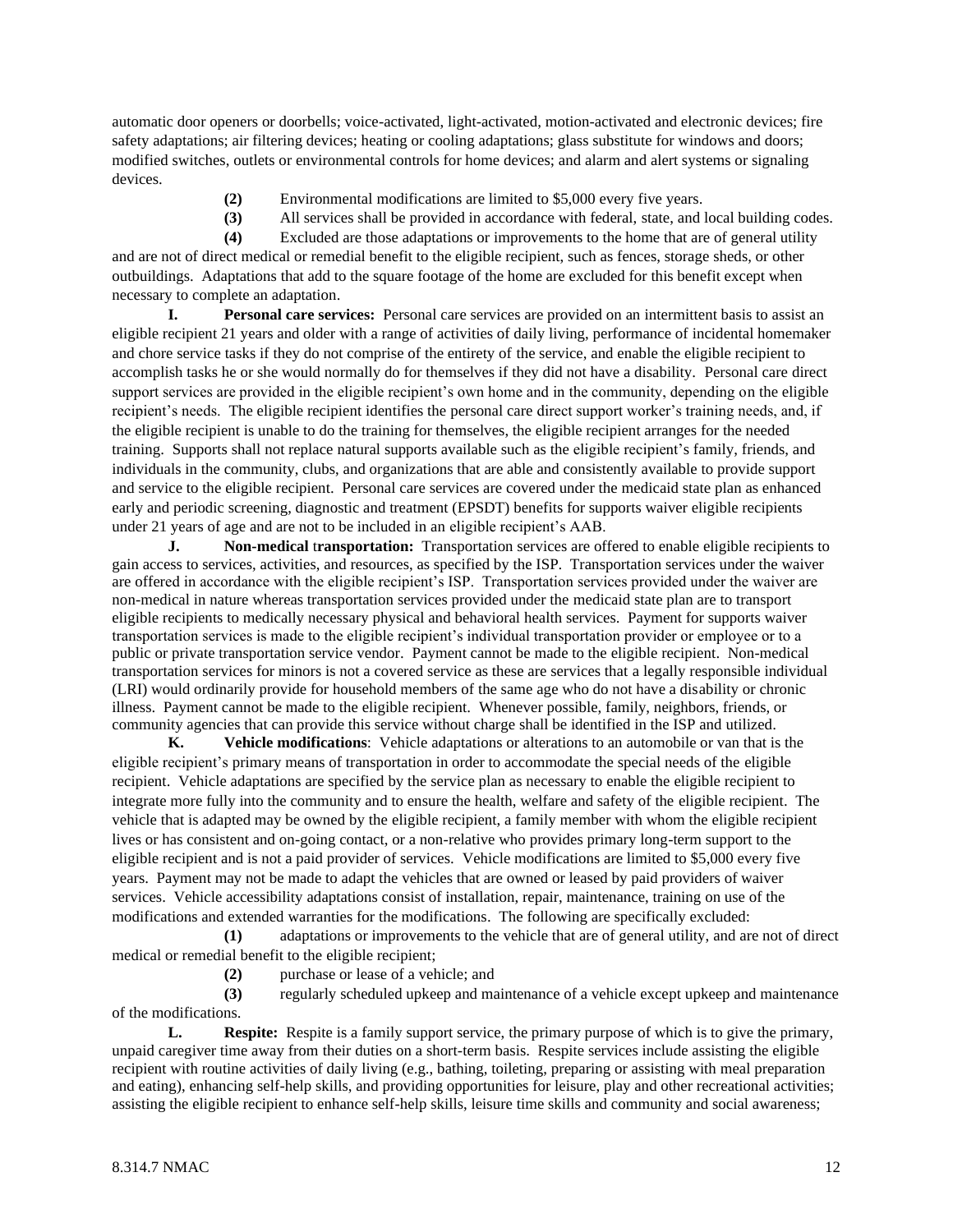providing opportunities for community and neighborhood integration and involvement; and providing opportunities for the eligible recipient to make their own choices with regard to daily activities. Respite services are furnished on a short-term basis and can be provided in the eligible recipient's home, the provider's home, in a community setting of the family's choice (e.g., community center, swimming pool and park) or at a center in which other individuals are provided care.

 $[8.314.7.14 \text{ NMAC} - \text{N}, \text{xx}/\text{xx}/\text{xx} \text{x}]$ 

**8.314.7.15 NON-COVERED SERVICES:** The waiver does not pay for the purchase of goods or services that a household without a person with a disability would be expected to pay for as a routine household or personal expense. If the eligible recipient requests a specific good or service, the CSC and the state can workwith the eligible recipient to find other, including less costly, alternatives. Non-covered services include, but are not limited to the following:

**A.** services covered by the medicaid state plan (including EPSDT), MAD school-based services, medicare and other third parties;

**B.** any service or good, the provision of which would violate federal or state statutes, regulations or guidance;

**C.** formal academic degrees or certification-seeking education, educational services covered by IDEA or vocational training provided by the public education department (PED), division of vocational rehabilitation (DVR);

**D.** food and shelter expenses, including property-related costs, such as rental or purchase of real estate and furnishing, maintenance, utilities and utility deposits, and related administrative expenses; utilitiesinclude gas, electricity, propane, firewood, wood pellets, water, sewer, and waste management;

**E.** experimental or investigational services, procedures or goods, as defined in 8.325.6 NMAC;

**F.** any goods or services that are to be used for recreational or diversional purposes;

**G.** personal goods or items not related to the disability;

**H.** animals and costs of maintaining animals including the purchase of food, veterinary visits, grooming and boarding except for training and certification for service dogs;

**I.** gas cards and gift cards;

**J**. purchase of insurance, such as car, health, life, burial, renters, homeowners, service warrantiesor other such policies;

**K**. purchase of a vehicle, and long-term lease or rental of a vehicle;

L. purchase of recreational vehicles, such as motorcycles, campers, boats or other similar items;

**M.** firearms, ammunition or other weapons;

N. vacation expenses, including airline tickets, cruise ship or other means of transport, guided tours

**O.** meals, hotel, lodging or similar recreational expenses;

**P.** purchase of usual and customary furniture and home furnishings, *unless* adapted to the eligible recipient's disability or use, or of specialized benefit to the eligible recipient's condition; requests for adapted or specialized furniture or furnishings must include a recommendation from the eligible recipient's health care provider and, when appropriate, a denial of payment from any other source;

**Q.** regularly scheduled upkeep, maintenance and repairs of a home and addition of fences, storage sheds or other outbuildings, *except* upkeep and maintenance of modifications or alterations to a home which are an accommodation directly related to the eligible recipient's qualifying condition or disability;

**R.** regularly scheduled upkeep, maintenance and repairs of a vehicle, or tire purchase or replacement, *except* upkeep and maintenance of modifications or alterations to a vehicle or van, which is an accommodation directly related to the eligible recipient's qualifying condition or disability; requests must include documentation that the adapted vehicle is the eligible recipient's primary means of transportation;

**S.** clothing and accessories, except specialized clothing based on the eligible recipient's disability or condition;

**T.** training expenses for paid employees;

**U.** costs associated with such conferences or class cannot be covered, including airfare, lodging or meals; consumer electronics such as computers, printers and fax machines, or other electronic equipment that does not meet the criteria specified in Subsection A of 8.314.6.14 NMAC; no more than one of each type of item may be purchased at one time; and consumer electronics may not be replaced more frequently than once every three years; and

**V.** cell phone services that include fees for data unless data is for an app specifically approved through supports waiver funds; or more than one cell phone line per eligible recipient.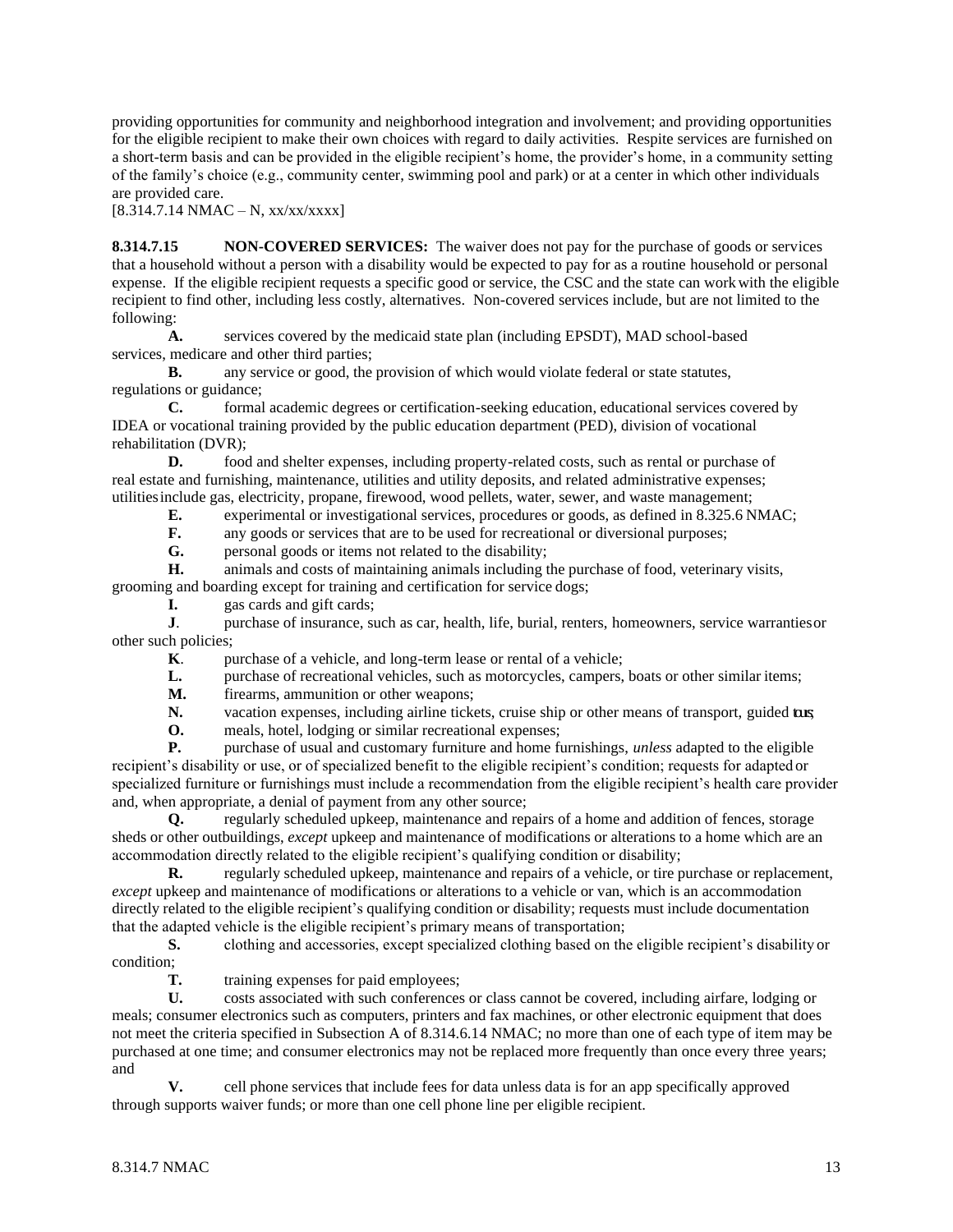#### $[8.314.7.15 NMAC - N, xx/xx/xxxx]$

#### **8.314.7.16 INDIVIDUAL SERVICE PLAN (ISP) AND AUTHORIZED ANNUAL BUDGET(AAB):**

An ISP and an AAB request are developed at least annually by the eligible recipient in collaboration with the eligible recipient's CSC and others that the eligible recipient invites to be part of the process. The CSC serves in a supporting role to the eligible recipient, assisting the eligible recipient to understand the supports waiver program, and with developing and implementing the ISP and the AAB. The ISP and annual budget request are developed and implemented as specified in 8.314.7. NMAC and supports waiver service standards and submitted to the TPA or MAD's designee for final approval. Upon final approval the annual budget request becomes an AAB.

**A. ISP development process:** For development of the person-centered service plan, the planning meetings are scheduled at times and locations convenient to the eligible recipient. This process obtains information about eligible recipient strengths, capacities, preferences, desired outcomes and risk factors through the LOC assessment process and the planning process that is undertaken between the CSC and eligible recipient to develop their ISP.

#### **(1) Assessments:**

**(a)** Assessment activities that occur prior to the ISP meeting assist in the development of an accurate and functional plan. The functional assessments conducted during the LOC determination process address the following needs of a person: medical, behavioral health, adaptive behavior skills, nutritional, functional, community/social and employment.

**(b)** Assessments occur on an annual basis or during significant changes in circumstance or at the time of the LOC determination. After the assessments are completed, the results are made available to the eligible recipient and their CSC for use in planning.

**(c)** The eligible recipient and the CSC will assure that the ISP addresses the information and concerns, if any, identified through the assessment process.

**(2) Pre-planning:**

**(a)** The CSC contacts the eligible recipient upon their choosing enrollment in the supports waiver program to provide information regarding this program, including the range and scope of choices and options, as well as the rights, risks, and responsibilities associated with participation in the supports waiver.

**(b)** The CSC discusses areas of need to address on the eligible recipient's ISP. The CSC provides support during the annual re-determination process to assist with completing medical and financial eligibility in a timely manner.

**(3) ISP components:** The ISP contains:

**(a)** The supports waiver services that are furnished to the eligible recipient, the projected amount, frequency and duration, and the type of provider who furnishes each service;

**(i)** the ISP must describe in detail how the services or goods relate to the eligible recipient's qualifying condition or disability;

**(ii)** the ISP must describe how the services and goods support the eligible recipient to remain in the community and reduce their risk of institutionalization; and

arrangements;

**(iii)** the ISP must specify the hours of services to be provided and payment

**(b)** other services needed by the supports waiver eligible recipient regardless of funding source, including state plan services;

**(c)** informal supports that complement supports waiver services in meeting the needs of the eligible recipient;

**(d)** methods for coordination with the medicaid state plan services and other public programs;

**(e)** methods for addressing the eligible recipient's health care needs when relevant;

**(f)** quality assurance criteria to be used to determine if the services and goods meet the eligible recipient's needs as related to their qualifying condition or disability;

**(g)** information, resources or training needed by the eligible recipient and service providers;

**(h)** methods to address the eligible recipient's health and safety, such as emergency

and back-up services.

**(4) Individual service plan meeting:**

**(a)** The eligible recipient receives a LOC assessment and local resource manual and person-centered planning documents prior to the ISP meeting;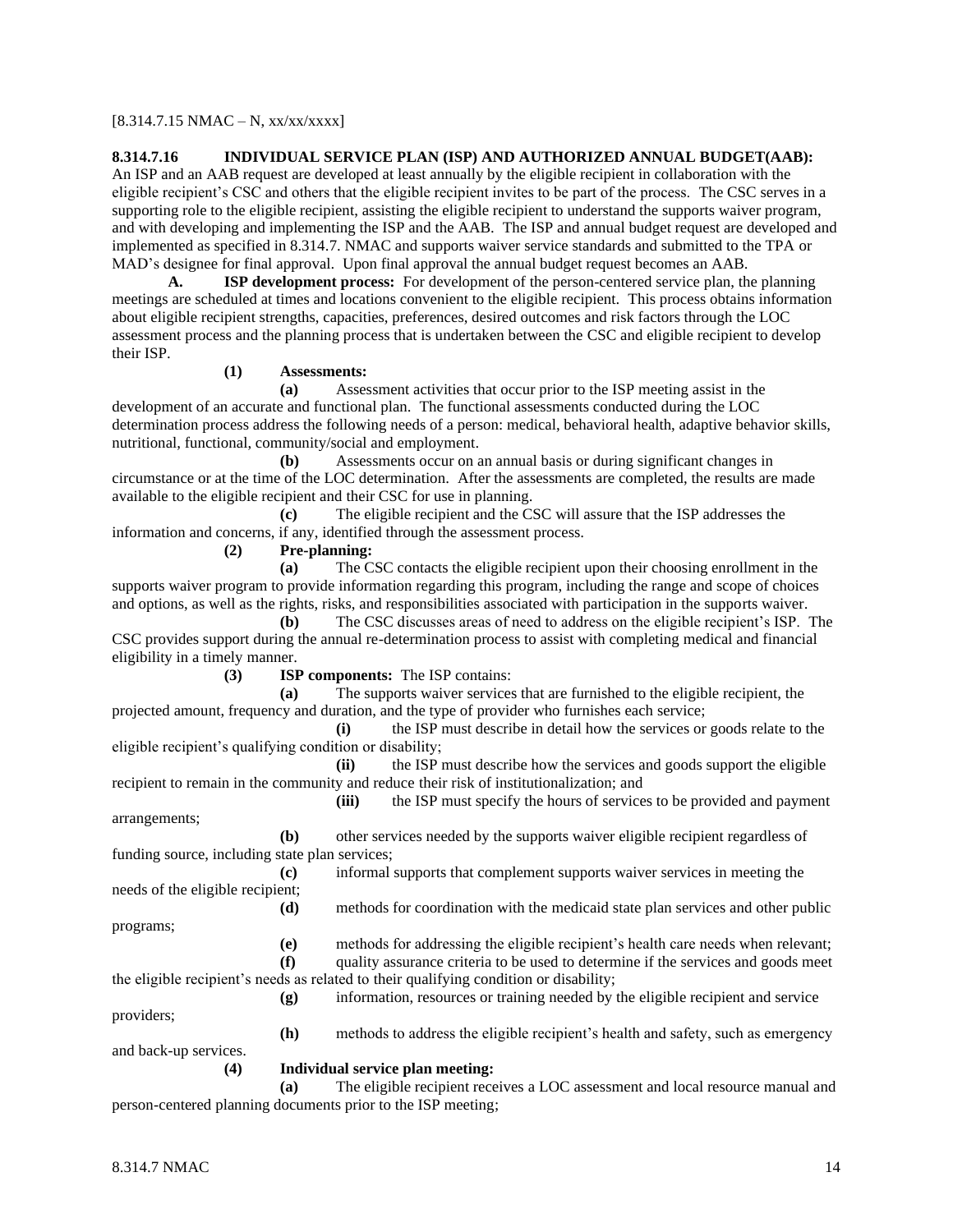**(b)** The eligible recipient may begin planning and drafting the ISP utilizing those tools prior to the ISP meeting. **(c)** During the ISP meeting, CSC assists the eligible recipient to ensure that the ISP addresses the eligible recipient's goals, health, safety and risks. The eligible recipient and their CSC will assure that

the ISP addresses the information, goals and concerns identified in the person-centered planning process. The ISP must address the eligible recipient's health and safety needs before addressing other issues. The CSC ensures that: **(i)** the planning process addresses the eligible recipient's needs and goals

in the following areas: health and wellness and accommodations or supports needed at home and in the community; **(ii)** services selected address the eligible recipient's needs as identified

during the assessment process; needs not addressed in the ISP will be addressed outside the supports waiver program;

considered in the plan;

**(iii)** the outcome of the assessment process for assuring health and safety is

**(iv)** services do not duplicate or replace those available to the eligible recipient through the medicaid state plan or other programs;

**(v)** services are not duplicated in more than one service code;

**(vi)** job descriptions are complete for each provider and employee in the plan; a job description will include frequency, intensity and expected outcomes for the service;

**(vii)** the quality assurance section of the ISP is complete and specifies the roles of the eligible recipient, community supports coordinator and any others listed in this section;

**(viii)** the responsibilities are assigned for implementing the plan;

**(ix)** the emergency and back-up plans are complete; and

**(x)** the ISP is submitted to the TPA after the ISP meeting, in compliance with supports waiver rules and service standards.

**B. ISP review criteria:** Services and related goods identified in the eligible recipient's requested ISP may be considered for approval if the following requirements are met:

**(1)** the services or goods must be responsive to the eligible recipient's qualifying condition or disability and must address the eligible recipient's clinical, functional, medical or habilitative needs; and

**(2)** the services or goods must accommodate the eligible recipient in managing their household; or

**(3)** the services or goods must facilitate activities of daily living;

- **(4)** the services or goods must promote the eligible recipient's personal health and safety;
- and
- **(5)** the services or goods must afford the eligible recipient an accommodation for greater independence; and

**(6)** the services or goods must support the eligible recipient to remain in the community and reduce his/her risk for institutionalization; and

**(7)** the services or goods must be documented in the ISP and advance the desired outcomes in the eligible recipient's ISP; and

**(8)** the ISP contains the quality assurance criteria to be used to determine if the service or goods meet the eligible recipient's need as related to the qualifying condition or disability; and

**(9)** the services or goods must decrease the need for other MAD services; and

**(10)** the eligible recipient receiving the services or goods does not have the funds to purchase the services or goods; or

**(11)** the services or goods are not available through another source; the eligible recipient must submit documentation that the services or goods are not available through another source, such as the medicaid state plan or medicare; and

**(12)** the service or good is not prohibited by federal regulations, NMAC rules, billing instructions, standards, and manuals; and

**(13)** each service or good must be listed as an individual line item whenever possible;

however, when a service or a good are 'bundled' the ISP must document why bundling is necessary and appropriate. **C. Budget review criteria:** The eligible recipient's proposed annual budget request may be

considered for approval, if all the following requirements are met:

**(1)** the proposed annual budget request is within the supports waiver IBA;

**(2)** the rate for each service is included;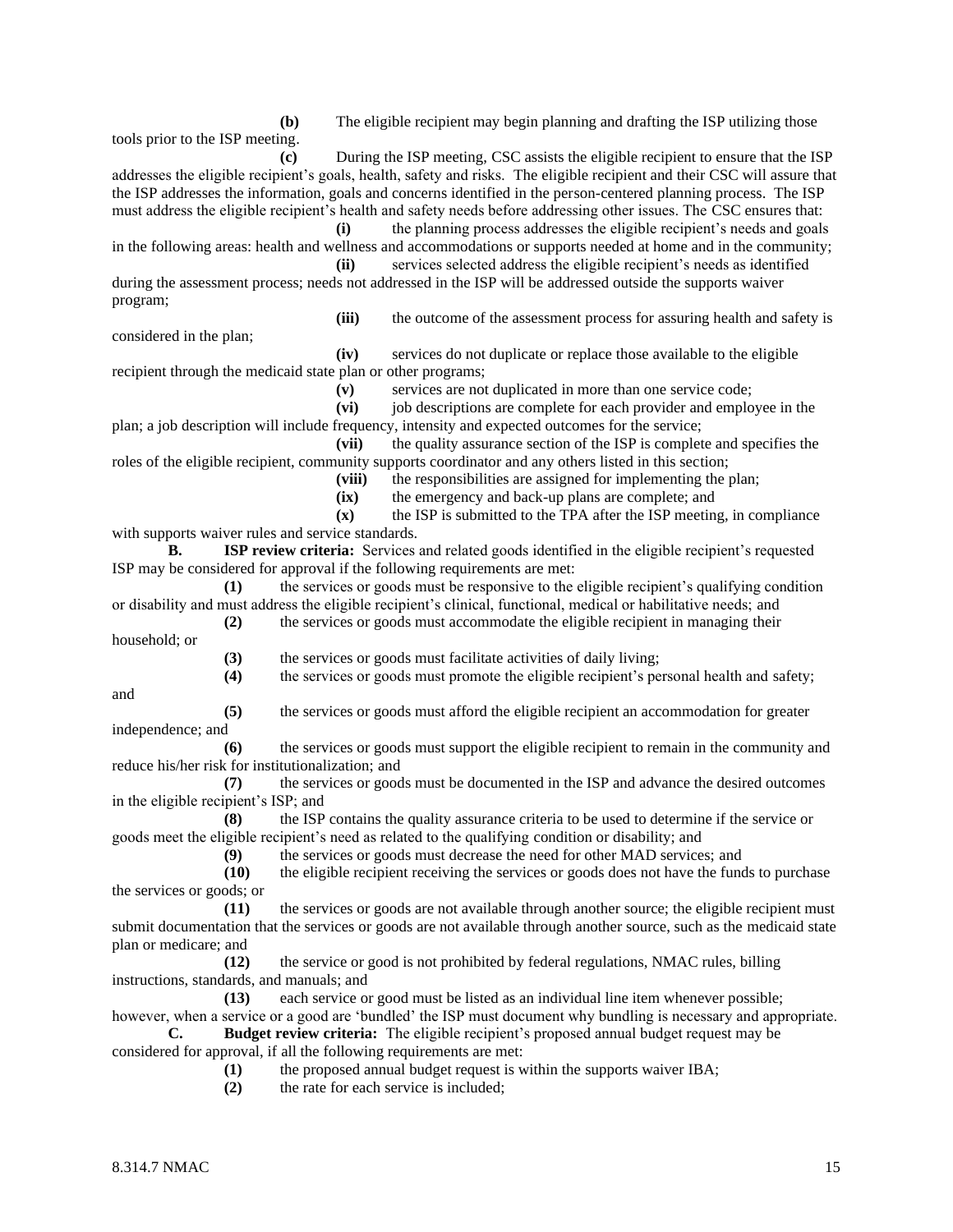**(3)** the proposed cost for each good is reasonable, appropriate and reflects the lowest available cost for that chosen good;

**(4)** the estimated cost of the service or good is specifically documented in the eligible recipient's budget worksheets; and

**(5)** no employee exceeds 40 hours paid work in a consecutive seven-day work week. **D. Modification of the ISP:**

**(1)** The ISP may be modified based upon a change in the eligible recipient's needs or circumstances, such as a change in the eligible recipient's health status or condition or a change in the eligible recipient's support system, such as the death or disabling condition of a family member or other individual who was providing services.

**(2)** If the modification is to provide new or additional services than originally included in the ISP, these services must not be able to be acquired through other programs or sources. The eligible recipient must document the fact that the services are not available through another source. The new or additional services are subject to utilization review for medical necessity and program requirements as per 8.314.7.17 NMAC.

**(3)** The CSC initiates the process to modify the ISP by forwarding the request for modification to the TPA for review.

**(4)** The ISP must be modified before there is any change in the AAB.

**(5)** The ISP may be modified once the original ISP has been submitted and approved. Only one ISP revision may be submitted at a time, e.g.; an ISP revision may not be submitted if an initial ISP request or prior ISP revision request is under initial review by the TPA. This requirement also applies to any re-consideration of the same revision request. Other than for critical health and safety reasons, neither the ISP nor the AAB may be modified within 60 calendar days of the expiration of the current ISP.

 $[8.314.7.16 \text{ NMAC} - \text{N}, \frac{xx}{xx} \times xx]$ 

**8.314.7.17 PRIOR AUTHORIZATION AND UTILIZATION REVIEW:** All MAD services, including services covered under the supports waiver program, are subject to utilization review for medical necessity and program requirements. Reviews by MAD or its designees may be performed before services are furnished, after services are furnished, before payment is made, or after payment is made in accordance with 8.310.2 NMAC.

**A. Prior authorization:** Services, supports, and goods specified in the ISP and AAB require prior authorization from HSD/MAD or its designee. The ISP must specify the type, amount and duration of services. Services for which prior authorization was obtained remain subject to utilization review at any point in the payment process.

**B. Eligibility determination:** To be eligible for supports waiver program services, eligible recipients must require the LOC of services provided in an ICF-IID. Prior authorization of services does not guarantee that applicants or eligible recipients are eligible for medical assistance program (MAP) or supports waiver services.

**C. Reconsideration:** If there is a disagreement with a prior authorization denial or other review decision, the community supports coordinator provider on behalf of the eligible recipient, can request reconsideration from the TPA that performed the initial review and issued the initial decision. Reconsideration must be requested within 30-calendar days of the date on the denial notice, must be in writing and provide additional documentation or clarifying information regarding the eligible recipient's request for the denied services or goods.

**D. Denial of payment:** If a service, support, or good is not covered under the supports waiver program, the claim for payment may be denied by MAD or its designee. If it is determined that a service is not covered before the claim is paid, the claim is denied. If this determination is made after payment, the payment amount is subject to recoupment or repayment.

 $[8.314.7.17 \text{ NMAC} - \text{N} \text{, } x \text{x} / x \text{x} \text{x} \text{x} \text{x}]$ 

**8.314.7.18 RECORDKEEPING AND DOCUMENTATION RESPONSIBILITIES:** Service providers and vendors who furnish goods and services to supports waiver eligible recipients are reimbursed by the financial management agency (FMA) and must comply with all applicable New Mexico administrative code (NMAC), medical assistance division (MAD) rules and service standards. The FMA, community supports coordinators (CSC) and service providers must maintain records, which are sufficient to fully disclose the extent and nature of the goods and services provided to the eligible recipients, as detailed in applicable NMAC, MAD provider rules and comply with random and targeted audits conducted by MAD and department of health (DOH) or their audit agents. MAD or its designee will seek recoupment of funds from service providers when audits show inappropriate billing for services. Supports waiver vendors who furnish goods and services to supports waiver eligible recipients and bill the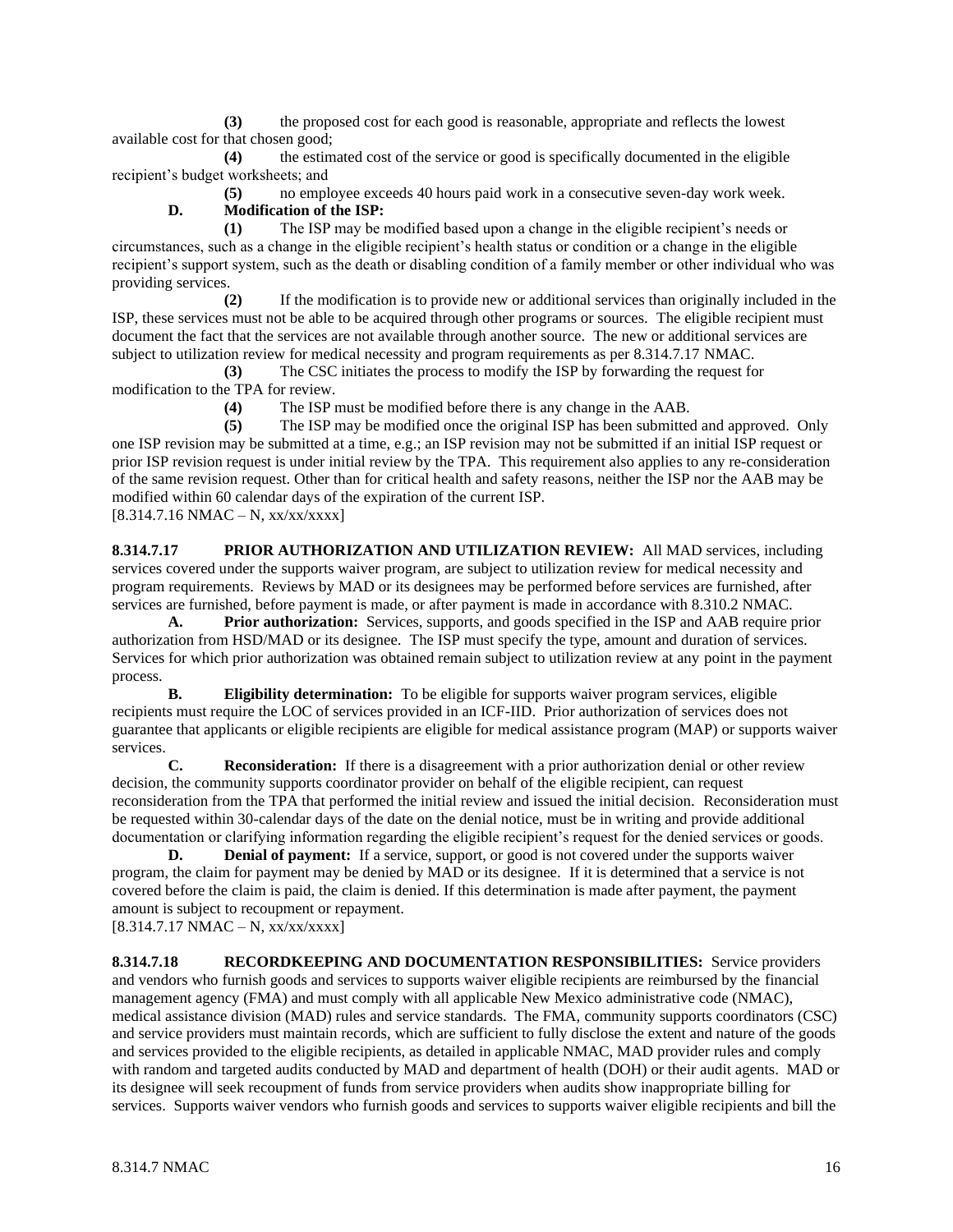FMA must comply with all MAD provider participation agreement (PPA) requirements and NMAC, MAD rules and requirements, including but not limited to 8.310.2 NMAC and 8.321.2 NMAC and 8.302.1 NMAC.  $[8.314.7.18 \text{ NMAC} - \text{N}, \text{xx}/\text{xx}/\text{xx} \text{x}]$ 

**8.314.7.19 REIMBURSEMENT:** Health care to MAP eligible recipients is furnished by a variety of providers and provider groups. The reimbursement and billing for these services is administered by MAD.

**A. Agency-based service delivery model provider reimbursement:** Upon approval of a New Mexico MAD provider participation agreement (PPA) by MAD or its designee, licensed practitioners, facilities, and other providers of services that meet applicable requirements are eligible to be reimbursed for furnishing covered services to MAP eligible recipients. A provider must be enrolled before submitting a claim for payment to the MAD claims processing contractors. MAD makes available on the human service department/medical assistance division (HSD/MAD) website, on other program-specific websites, or in hard copy format, information necessary to participate in health care programs administered by HSD or its authorized agents, including New Mexico administrative code (NMAC) rules, billing instructions, utilization review instructions, service definitions and service standards and other pertinent materials. When enrolled, a provider receives instruction on how to access these documents. It is the provider's responsibility to access these instructions, to understand the information provided and to comply with the requirements. The provider must contact HSD or its authorized agents to obtain answers to questions related to the material or not covered by the material. To be eligible for reimbursement, a provider must adhere to the provisions of the MAD PPA and all applicable statutes, regulations, and executive orders. MAD or its selected claims processing contractor issues payments to a provider using electronic funds transfer (EFT) only.

**B. Participant directed service delivery model provider and vendor reimbursement:** Supports waiver eligible recipients must follow all billing instructions provided by the FMA to ensure payment of service providers, employees, and vendors. Claims must be billed to the FMA per the billing instructions. Reimbursement to a service provider and a vendor in the supports waiver program is made, as follows:

**(1)** supports waiver service provider and vendor must enroll with the FMA;

**(2)** the eligible recipient receives instructions and documentation forms necessary for a service provider's and a vendor's claims processing;

**(3)** an eligible recipient must submit claims for payment of their supports waiver service provider and vendor to the FMA for processing; claims must be filed per the billing instructions provided by the FMA;

**(4)** the eligible recipient and their supports waiver service provider and vendor must follow all FMA billing instructions; and

**(5)** reimbursement of a supports waiver service provider and vendor is made at a predetermined reimbursement rate by the eligible recipient with the supports waiver service provider or vendor, approved by the TPA contractor, and documented in the ISP and in the supports waiver provider or vendor agreement; at no time can the total expenditure for services exceed the eligible recipient's AAB;

**(6)** the FMA must submit claims that have been paid by the FMA on behalf of the eligible recipient to the MAD fiscal contractor for processing; and

**(7)** reimbursement may not be made directly to the eligible recipient, either to reimburse them for expenses incurred or to enable the eligible recipient to pay a service provider directly.  $[8.314.7.19 \text{ NMAC} - \text{N}, \frac{XX}{XX} \text{XXX}]$ 

## **8.314.7.20 RIGHT TO AN HSD ADMINISTRATIVE HEARING:**

**A.** The human services department/medical assistance division (HSD/MAD) must grant an opportunity for an administrative hearing as described in this section in the following circumstances and pursuant to 42 CFR Section 431.220(a)(1), NMSA 1978, Section 27-3-3 and 8.352.2 NMAC *Recipient Hearings*:

**(1)** when a supports waiver applicant has been determined not to meet the LOC requirement for waiver services;

**(2)** when a supports waiver applicant has not been given the choice of HCBS as alternative to institutional care; **(3)** when a supports waiver applicant is denied the services of their choice or the provider of their choice; **(4)** when a supports waiver recipient's services are denied, suspended, reduced or terminated; **(5)** when a supports waiver recipient has been involuntarily terminated from the program;